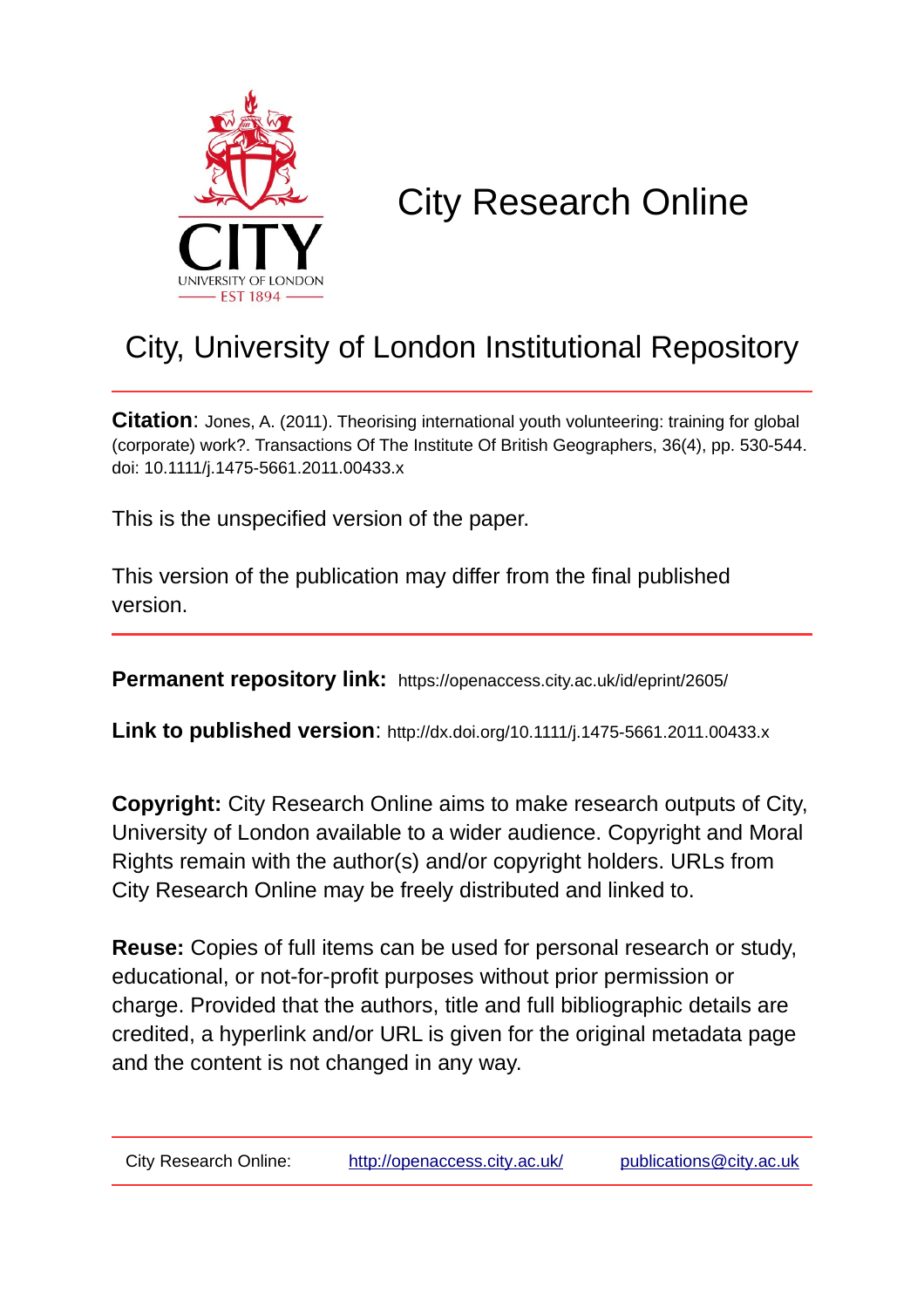## **Theorising International Youth Volunteering:**

## **training for global (corporate) work?**

### **Andrew Jones**

Department of Geography, Environment & Development Studies

Birkbeck College

University of London

Malet Street

LONDON WC1E 7HX

Tel. +44 (0)20 7631 6471

Fax +44 (0)20 7631 6498

Email: a.jones@bbk.ac.uk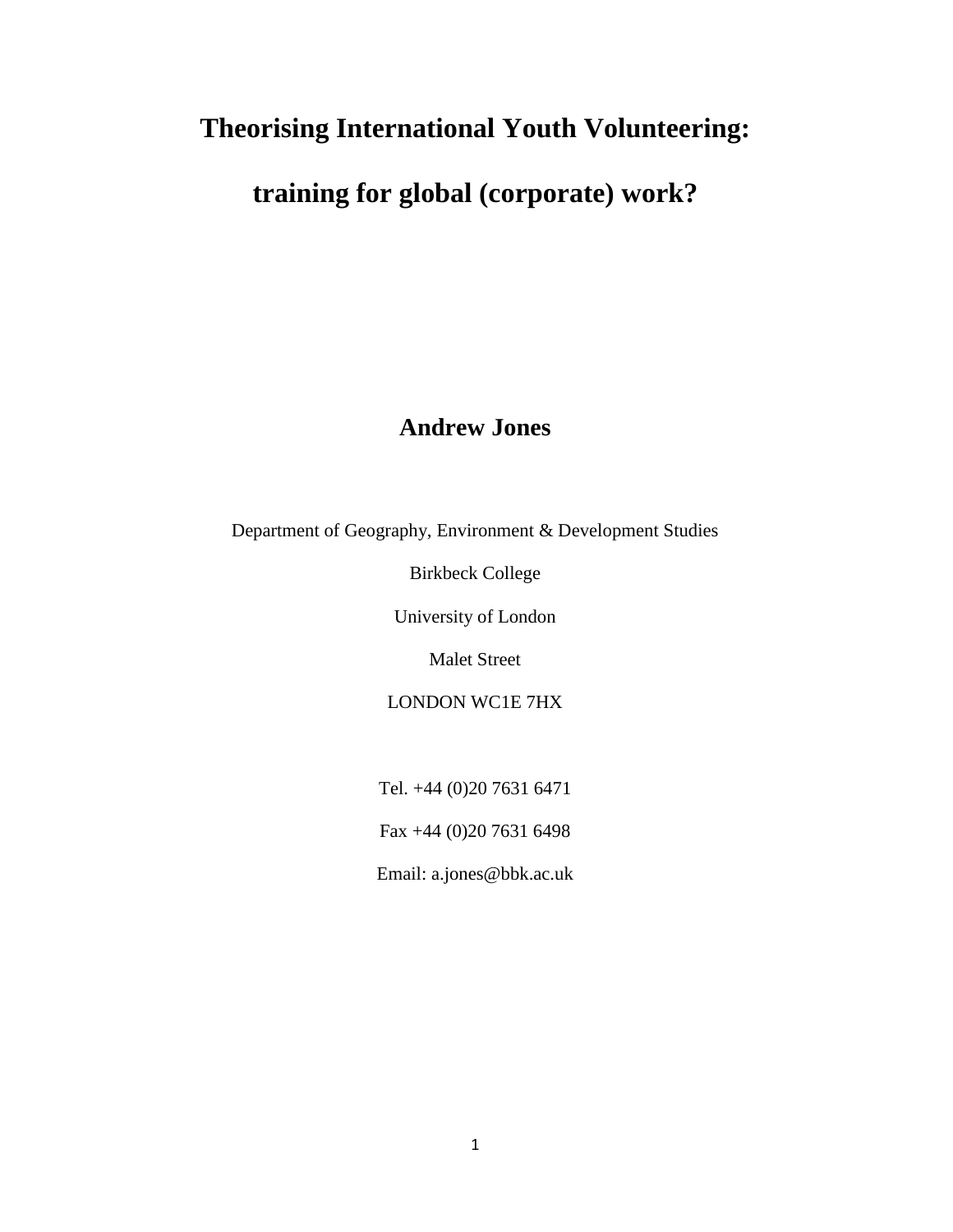#### **Abstract**

Ongoing globalization poses a distinct challenge to how we understand what work 'is' in the contemporary world. Theoretical distinctions between the spatialities and temporalities of work as a practice have become blurred, along with understandings of work purely as an economic rather than a socio-cultural phenomenon. Drawing on theoretical approaches within the 'new sociology of work', this paper argues that the transformation of work produced by contemporary globalization requires a more sophisticated and geographically-informed understanding of the spatiality of work as a practice. It develops this contention by presenting research into a specific kind of (unconventional) work - international youth volunteering. It argues that this form of work has a complex spatiality, whose constitution and impacts exceed the specific material location of workers in both space and time. Furthermore, it examines how this 'multiplex mode' of work practice destabilises the relationship between work and non-work, and facilitates the development of cultural capital, self-identity and skills in young people. It also contends that this form of voluntary work is embedded in the emerging needs of global labour markets. These arguments are elaborated through the presentation of research from a longitudinal project on the impacts of international youth volunteering. This research comprises data from interviews and focus groups with young people who undertook a range of different types of overseas voluntary work placement, and interviews with corporate recruiters in leading transnational firms concerning their understanding of the value (or otherwise) of international volunteering.

**Keywords:** globalization; work; international youth volunteering; gap year; cultural capital; self-identity; new tourism; soft skills; transnational firms; global business class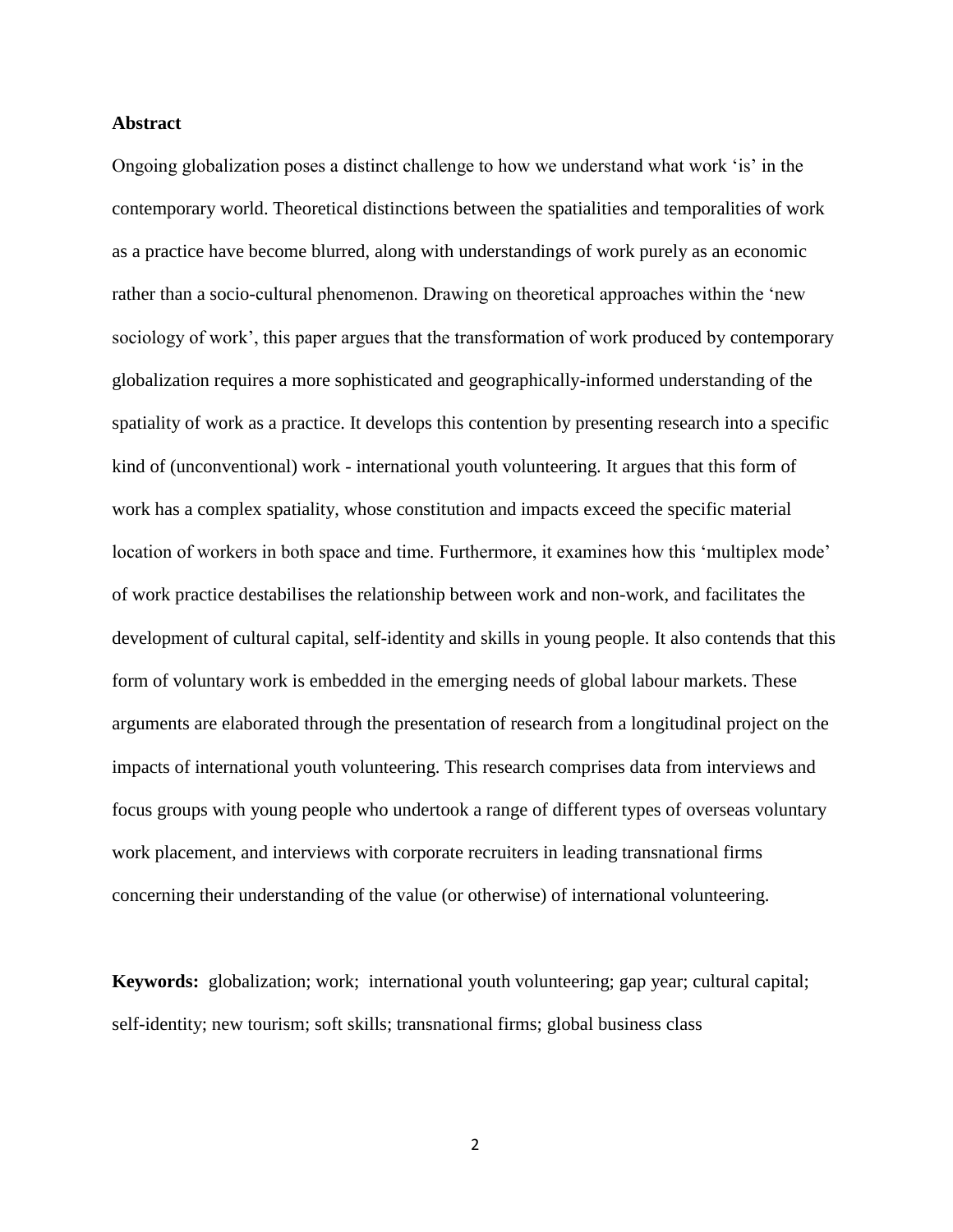#### **1) Introduction**

In recent years, the relationship between globalization processes and the changing nature of work has come under increasing scrutiny in geographical thinking (Beaverstock 2005; Jones 2008; Salt 2010). In the social sciences, geographers, sociologists and management theorists have begun to argue that ongoing globalization poses a distinct challenge as to how we understand what work 'is' in the contemporary world. Conventional conceptions of work as a narrowly-defined 'paid activity' have been increasingly challenged and, have sought to unpick taken-for-granted' assumptions about works' 'boundaries, definitions and spheres of influence' (Parry *et al* 2005: 3). Work is thus increasingly being reconceptualised not only as a paid activity that exists in isolated workplaces and occurs during specified periods of time, but also as a range of unpaid practices including domestic work, voluntary work and activities embedded in a wide array of other social relations (Felstead & Jewson 1999; Taylor 2005). A 'new sociology of work' has thus aimed to more fully capture the many 'differing modes of interconnection between work activities' (Glucksman 2005: 19), in a way that blurs the theoretical distinctions not only between the spatialities and temporalities of work as a practice, but also its constitution as a purely economic rather than a socio-cultural aspect of social life (c.f. Volti 2008).

Yet the globalization of work - as a socio-economic practice in itself - has only been engaged with to a limited extent by geographers, even when this shift in both the nature of work, and how social scientists are seeking to conceptualise it, poses a substantial opportunity for geographical thinking. The new sociology of work represents both a response to the changing empirical reality of work in contemporary economies and societies, and also a more sophisticated attempt to understand how work as an economic practice cannot be extracted from the socio-cultural context in which is it undertaken. What it lacks, however, is an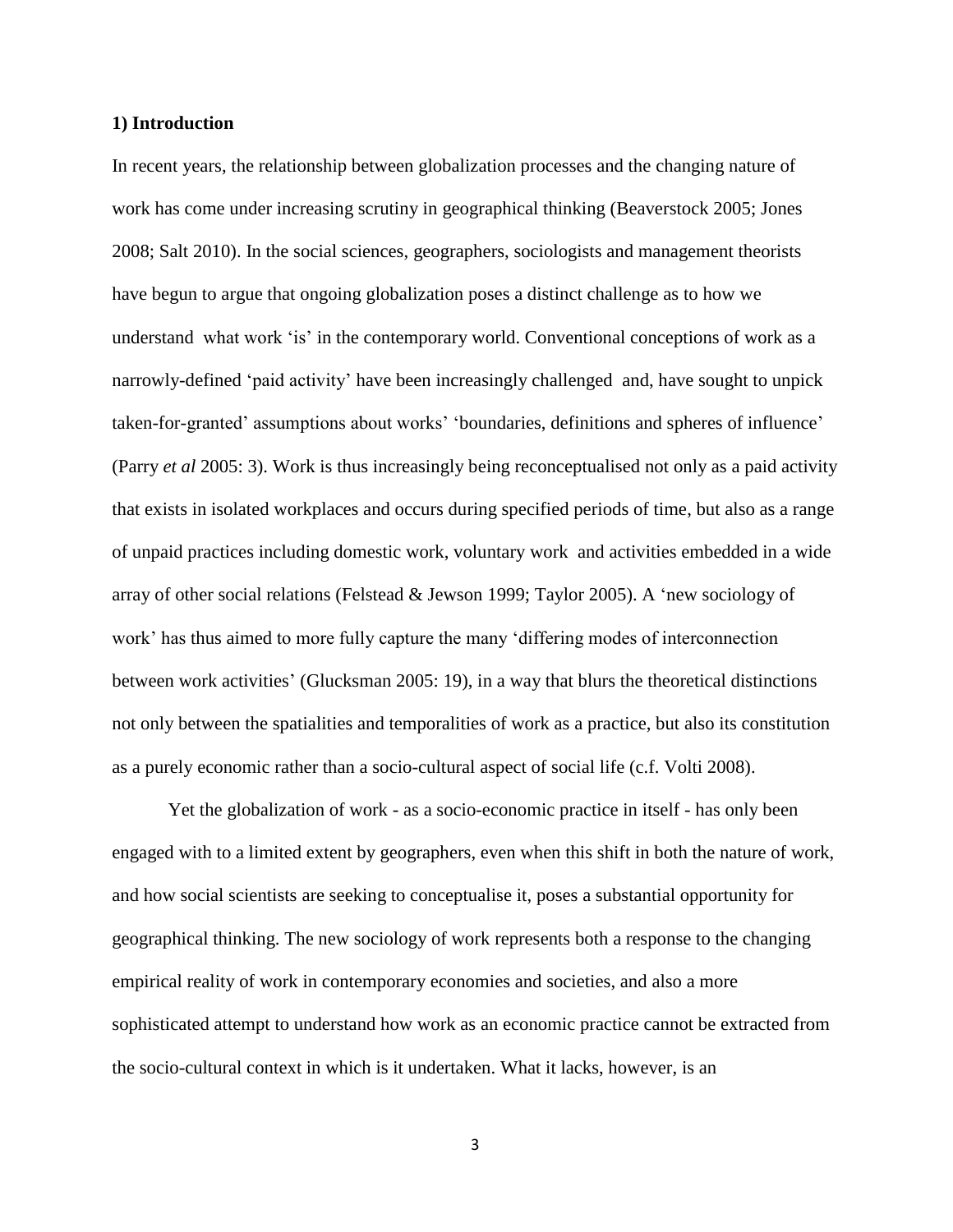epistemological engagement with what Glucksmann (2005) terms 'the increasing complexity and density of global interconnection', and how that relates to the many other factors having a profound effect on 'the organization and experience of work' (ibid.: 20). The purpose of this paper therefore is to further advance the argument that globalization is producing a transformation of work that substantially destabilises conventional theories of work (c.f. Jones 2008), and which requires a more sophisticated understanding of the spatiality of work as a practice than existing theories have yet permitted. It develops this central proposition by presenting research into a specific kind of (unconventional) work - international youth volunteering – that is illustrative of the complex temporality and spatiality of working practices in today's global society.

Over the last decade there has been a growing interest in volunteering in the UK, US, Europe and other 'advanced' industrial countries (Milligan 2007). Voluntary work has increasingly entered both public and private sector discourses as a key plank of policies around, for example, corporate social responsibility (Muthuri *et al* 2009), skills training (Pratt 2002), social enterprise (Hibbert *et al* 2003), citizenship (Zeldin 2004), environmental conservation (Campbell & Smith 2006) and international development (Simpson 2004). This shift has fuelled a growth in international youth volunteering and several trends are identifiable in this respect. For a start, there is the increasing prevalence of the 'gap year' phenomenon in western countries. The idea of a gap year after the end of formal education and before employment has a relatively long history in the Anglo-American context, but it has seen an enormous growth in participation in the UK, Australia, Canada and New Zealand over the last couple of decades (Jones 2004; Rockcliffe 2005). In the US, a similar 'time out' period has also developed focused around a period of 'international voluntary service' (c.f. Sherraden *et al* 2005) exemplified by the Peace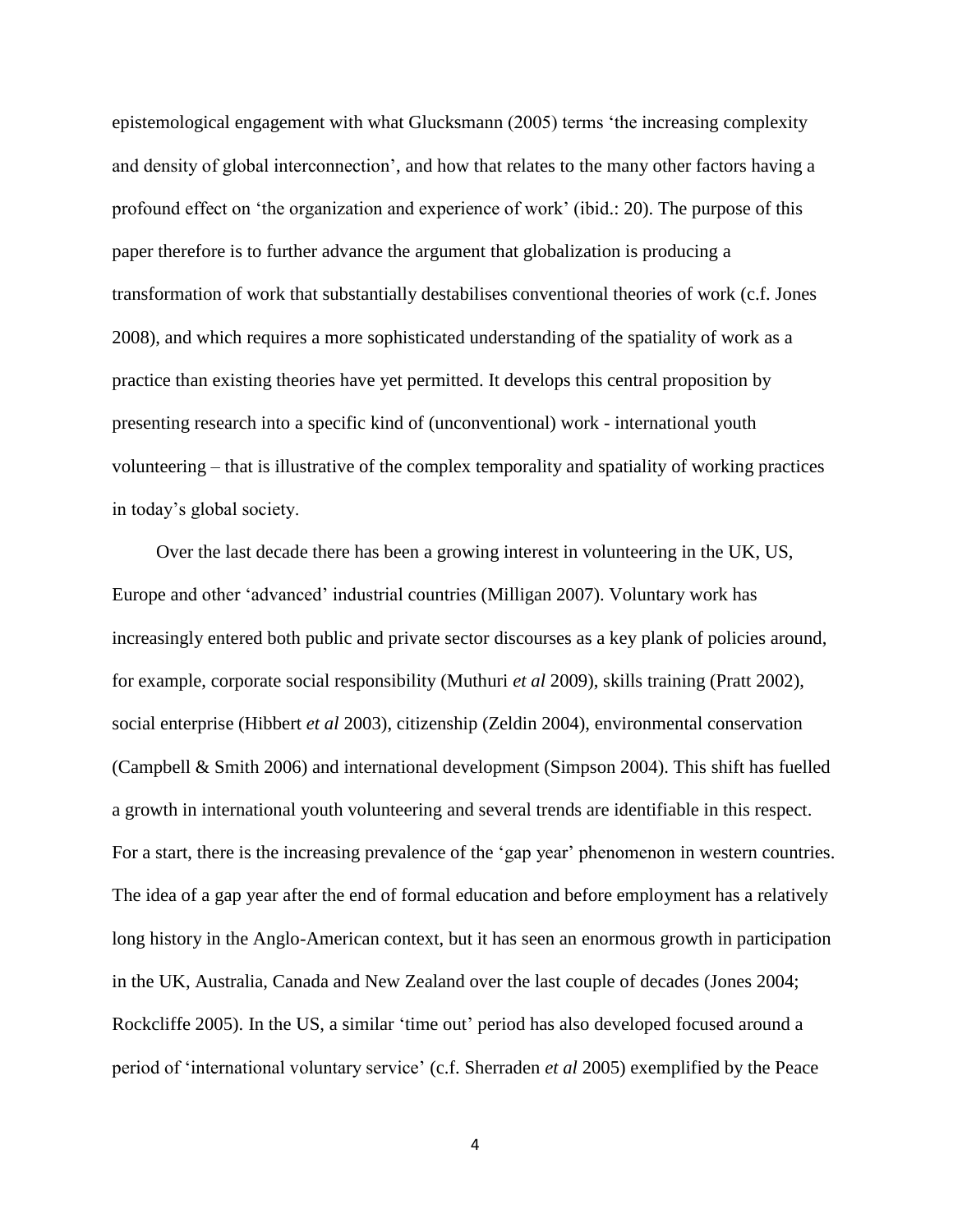Corps. (c.f. Lough *et al* 2009). Another trend is the rapidly changing nature of international voluntary work being offered to and undertaken by young people. In the UK, international youth voluntary work placements have conventionally been offered by third sector (i.e. charitable) organizations with overseas placements in the range of 1 to 9 months (Jones 2004; Power 2007), and with a minimal fee to cover administration costs. However, since the 1990s a growing number of 'for profit' commercial firms have been established that offered fee-paying 'voluntary work' placements with, more recently, mainstream tour operators offering increasing numbers of shorter, more vacation-like 'voluntourism' experiences (Cousins 2007; Power 2007). Finally, the policy validation of voluntary work has led to its implementation as an educational tool. Research has identified positives impacts for young people of this activity including the development of social capital, open-mindedness, international understanding, and a range of valuable 'soft skills' that formal educational institutions struggle to engender (Russell 2005; Jones 2005; Andrews & Higson 2008; Tess & Bradbury 2009).

However, the rise of international youth volunteering has not gone unchallenged with critics contending that a growing proportion of activity is undesirable or even harmful (Simpson 2005; Power 2007; Lorimer 2009). Whilst there is enormous diversity in terms of the nature of international youth volunteering, a number of general critical propositions can be identified. First, it has been argued that the negative impacts of international youth voluntary work outweigh any benefit to society overall. With respect to the global South, for example, the capacity of youth volunteers to contribute positively to development has been a particular focus of criticism (VSO 2007); the contention is that voluntourism represents a substantial misallocation of resources (both financial and labour) that would be better used in other ways (c.f Weiler & Richins 1995; Cleary 2006), Second, the wider policy discourse that international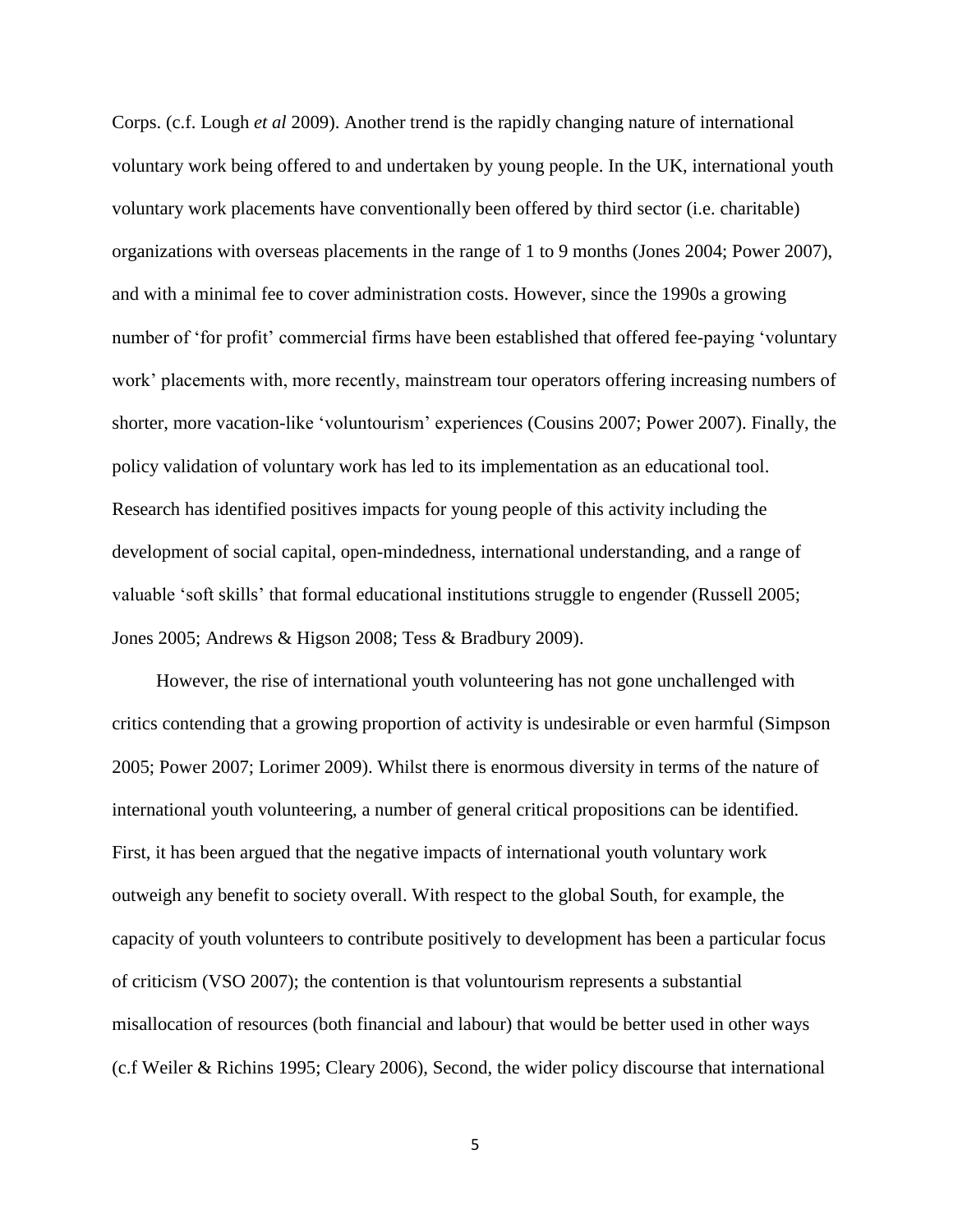youth volunteering promotes educational development and builds social capital has been challenged. Several studies have argued that many current international volunteering experiences have little educational value for young people (cf. Simpson 2004); any educational or knowledge-transfer benefit of such international volunteering is also one-sided since host communities are givers not receivers (Simpson 2005). Third, it has also been suggested that 'altruistic' work amongst gap year volunteers in fact reinforces neo-imperialist and neoliberal discourses (c.f. Duffy 2002; 2008) that are based around patronising stereotypes of needy communities in the global South. These discourses perpetuate the idea that such communities are unable to help themselves and will benefit from the 'superior' knowledge and skills of volunteers from the more advanced countries of the global North (Simpson 2004; Ansell 2008).

These criticisms have some validity, but also have important limitations: namely, that they tend to group all forms of international youth voluntary work together when there is in fact enormous diversity; they are based on a paucity of empirical evidence with much being selective and far from impartial (e.g. VSO 2007); and utilise a narrow conceptualisation of international youth volunteering as a form of isolated work practice. This last point in particular marks a principle entry point for this paper. Its overarching argument is that international youth voluntary work needs to be understood as a broader phenomenon that exceeds the current narrow terms of the debate about what it 'is' and what impact it has. Building on the social scientific globalization and sociology of work literatures, the central proposition made is that international youth volunteering represents a novel (or at least evolving) form of globalized work practice that is bound into the changing needs of the global economy in general – and transnational firms in particular. These firms increasingly need 'global workers' (c.f. Castells 2009) who have a range of skills, capacities, knowledge and experiences enabling them to undertake work in a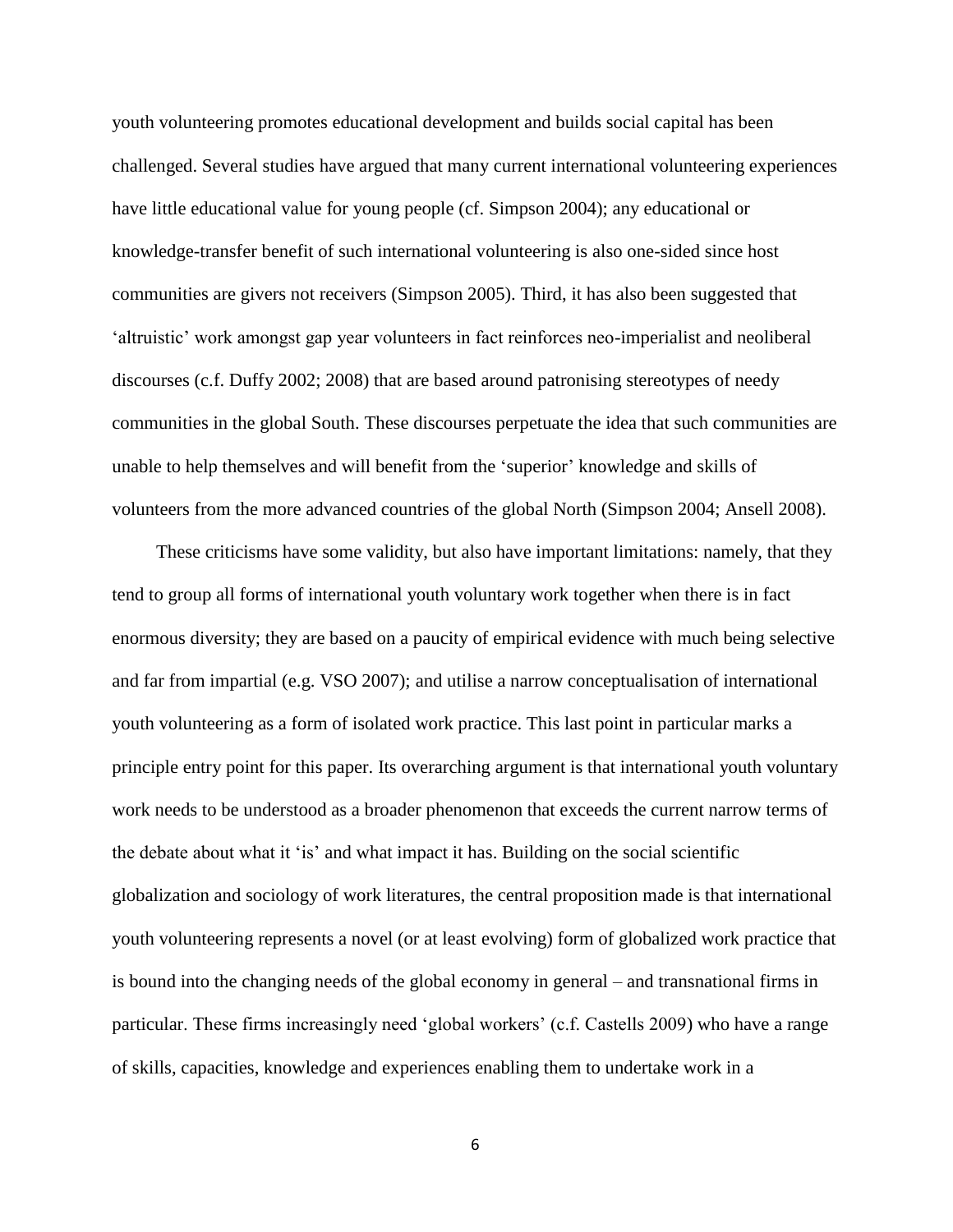transnational context effectively, and international youth volunteering provides an important preparatory experience in that respect. The rise of this phenomenon in global society in recent decades cannot thus be reduced to any of the explanations currently in circulation in popular, policy or social scientific discourses which have variously conceived it to be a new kind of tourism, a revised postcolonial adventure or, more positively, as a horizon-broadening personal development experience (c.f. Heath 2006; Ansell 2008; Sherraden *et al* 2008). International youth voluntary work may be shaped by a postcolonial context, but it also entwines with individual and collective economic rationales and the wider evolution of the global economy and society.

The implication of this is that the practices that international youth volunteering entails are bound into the development of a range of values, knowledges, skills and attitudes that are aligned with and in part equip young people to compete more effectively in increasingly transnationalised skilled worker labour markets. As a form of work it therefore provides a preparatory experience and informal training for employment in paid 'global jobs', whether they be in private or public sector employment. Youth volunteers – as actors undertaking these working practices – are increasingly aware of and motivated by the specific and hard-to-acquire values, knowledges, skills and attitudes that international voluntary work experience provides. In temporal terms, this form of global work is thus increasingly a strategic practice, in part bound into its future impacts with respect to subsequent globalized employment and career trajectories. Equally, however, as a form of work the spatial constitution of international voluntary work is also complex. The working practices youth volunteers undertake are constituted through a nexus of co-present and distanciated relations (c.f. Held *et al* 1999) that defy simple scalar classification. Wider globalization processes have created a context for this kind of work that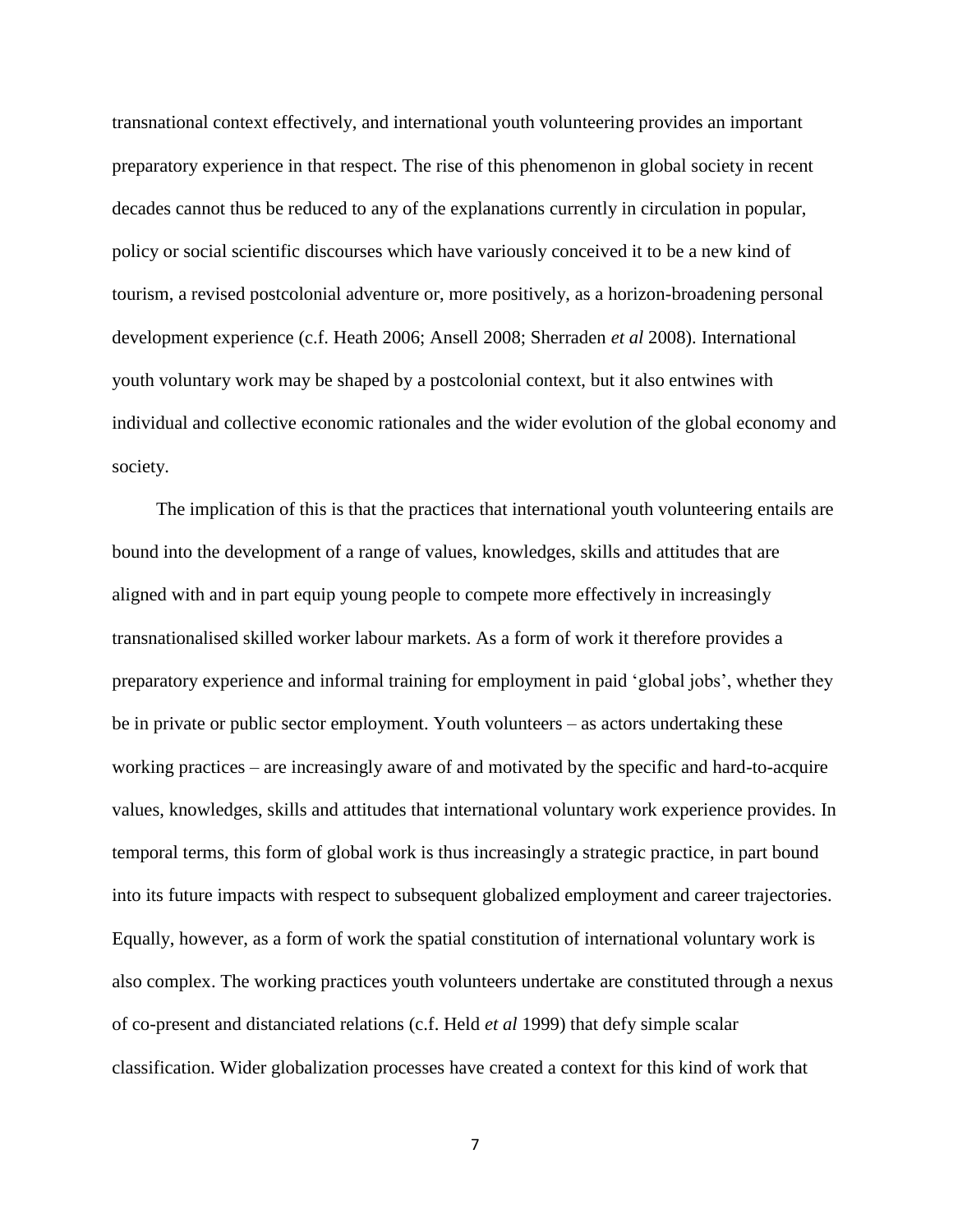means the practices undertaken by workers in place are both shaped by and shape a range of other actors at a distance.

The rest of the paper develops these arguments in a series of stages. In the next section, it outlines a conceptual framework for understanding international youth volunteering as a form of 'global work' which draws on three different strands of the social scientific literature. Using this framework it makes a series of theoretical propositions about how this phenomenon illustrates the wider transformation of work in all forms, and how its globalization both parallels and links to that found in formal transnational labour markets. The third section then explores the utility of these theoretical arguments by presenting research into international voluntary work schemes. The qualitative data presented has two elements consisting of interviews and focus groups with young volunteers who undertook placements in seven countries, and interviews with corporate graduate recruitment professionals from transnational firms. The analysis suggested that with respect to many forms of international voluntary work, young volunteers gain a range of skills, capacities and knowledges that are highly relevant and desirable from a transnational corporate employer perspective. Finally, the fourth section draws together a number of concluding arguments about both how this specific form of voluntary work is conceptualised and the wider implications for theorising the globalization of work.

#### **2) Theorising the Globalization of Youth Voluntary Work**

In order to develop a more sophisticated theoretical approach that can be used to understand the nature and significance of international youth volunteering in contemporary world, I draw on three strands of theorisation within the social scientific and geographical literature concerned with the contemporary transformation of work, its globalization and voluntary work.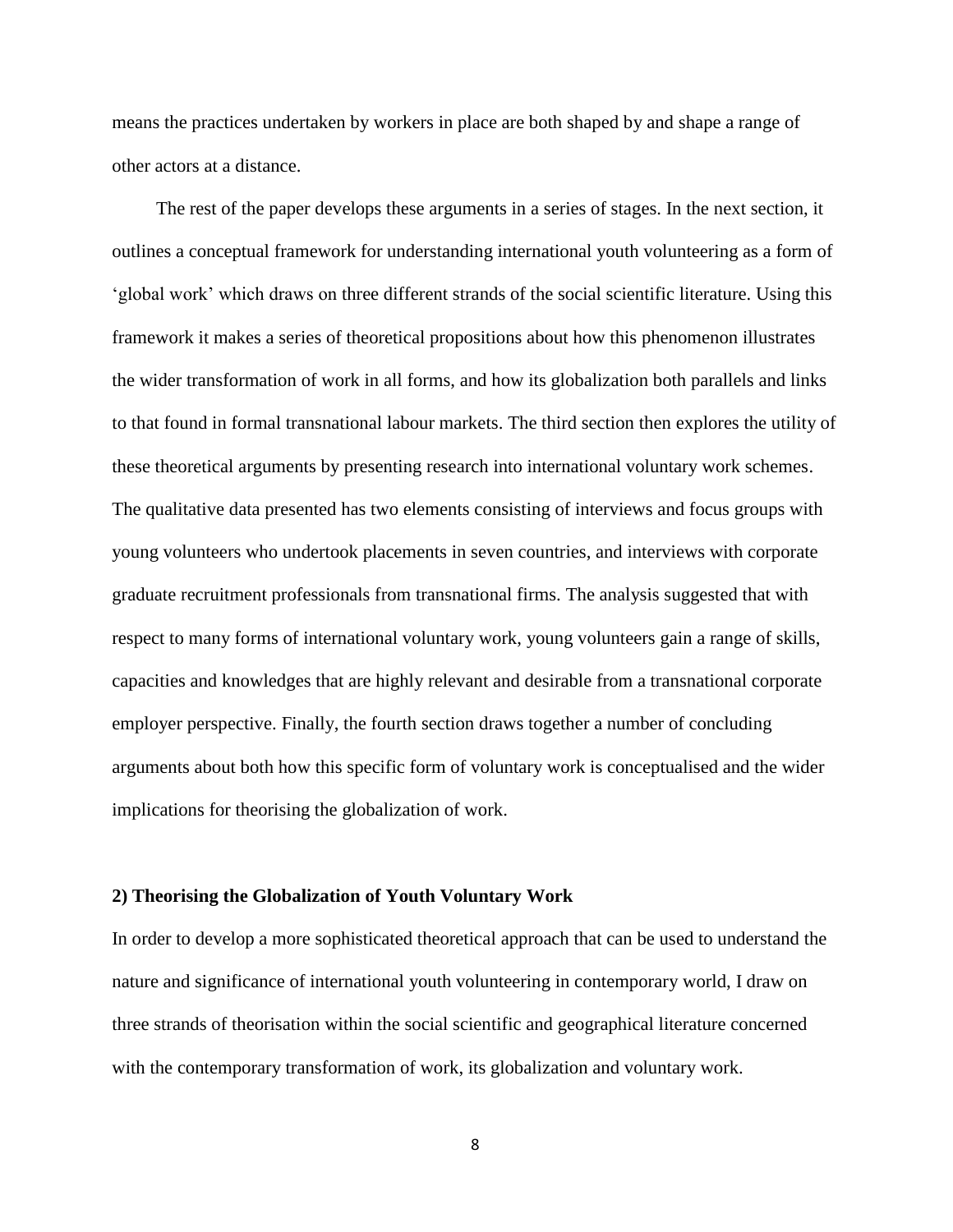The first strand has emerged around 'the new sociology of work' (Parry *et al* 2005) and in particular the 'total social organization of labour' (TSOL) approach (Glucksmann 1995; 2005). Such a framework provides a basis to conceptualise the complexity of practices that surround international youth volunteering as it develops a far more sophisticated approach for understanding the multiple associations that constitute this activity. It does this because, as Glucksmann (2005) argues, the TSOL perspective seeks to theorise 'the differing modes of interconnection between work activities' around four interdependent dimensions. First, work activities are interconnected across 'the processes of production, distribution, exchange and consumption' which are also 'likely to be relatively less geographically restricted than previously to particular locations' as well as being 'more nationally or globally dispersed' (ibid.: 25). These interconnections produce transformations in the form of 'new occupations, skills, divisions of labour and organizations of work associated with them' (ibid.: 25). The second dimension to interconnection is across 'the boundaries between paid and unpaid work, market and non-market, formal and informal sectors' (ibid.: 26). Work in contemporary economies becomes an activity that exists in a 'multiplex' mode, crossing all of these categories. Glucksmann in fact points to voluntary work as a key example of this with 'interconnections between 'voluntary' and other socio-economic modes of work' existing both 'at the personal individual level' and at 'the national societal level' (ibid.: 30). Third is the 'interpenetration, boundaries and articulations between work and 'non-work' processes' which address the key question of what work 'is' (ibid.: 31). This dimension conceptualises how work is 'undifferentiated' from non-work activities or relationships, and includes a significant emotional or aesthetic aspect, or is partially enrolled in 'consumption practices' (ibid.:33). Fourth, and finally, there is a dimension around the 'interconnecting temporality of work', including the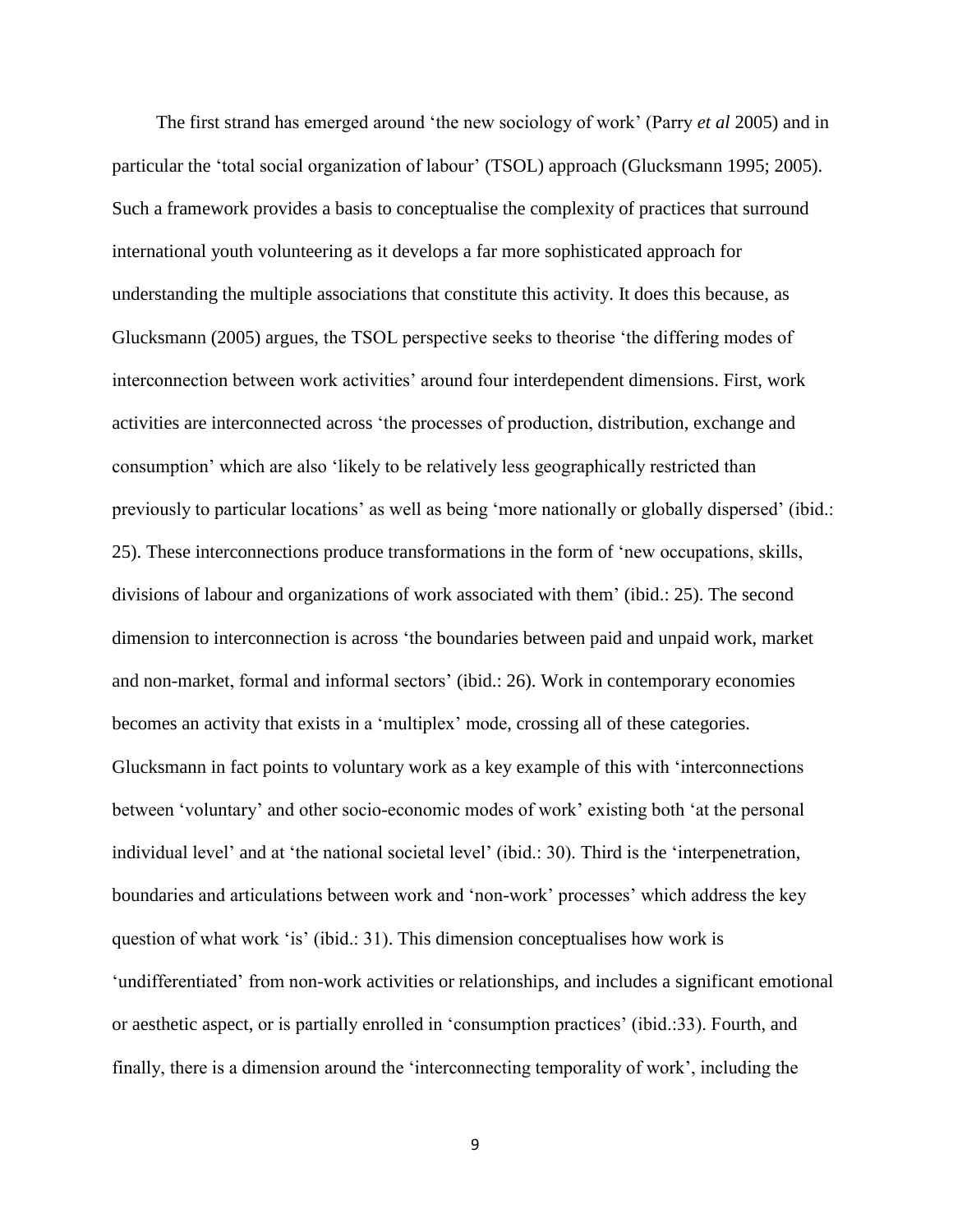'significance of temporality across the other three interconnections' (ibid.: 19). Overall, these dimensions are seen as being interdependent and any given labour 'process' will in fact 'possess' or be characterised by all four, with each one having its own characteristics that intersect or combine with these dimensions in a specific manner. The point is that 'separating out the dimensions' only amounts to 'slicing the same subject matter in a different way' (ibid.: 24).

A second theoretical literature spans geographical and social scientific engagements with the globalization of work itself. Beyond the new sociology of work, theorists within geography, management studies and organizational sociology have engaged with the impact of ongoing globalization processes on the nature of work as an economic practice. Drawing on the theories of how globalization corresponds to a distanciation of social relations (c.f. Giddens 1990; Held *et al* 1999) and the development of new forms of relational and temporal proximity (c.f. Amin 2002; Castells 2009), the 'global work' approach seeks to conceptualise work as a globalized practice around five major transformations associated with globalization (Jones 2008): the increasing constitution of work through 'distanciated relations'; the 'scalar transformation in the embodied practices which people undertake when they "do" work'; the way in which work is becoming a more 'spatialised experience'; the transformation of power relations in working practice through globalization; and the transformation of workplaces away from purely discrete physical spaces' (ibid.: 15-17). Such a framework builds on the insights of work within economic geography, management and organization studies that has looked at transnational working practices (Beaverstock 2004; Faulconbridge 2007; Jones & Murphy 2010), worker mobilities and globalised organizational spaces (Dale & Burrell 2008). All of these literatures have shown how an increasing number of different forms of paid work in the global economy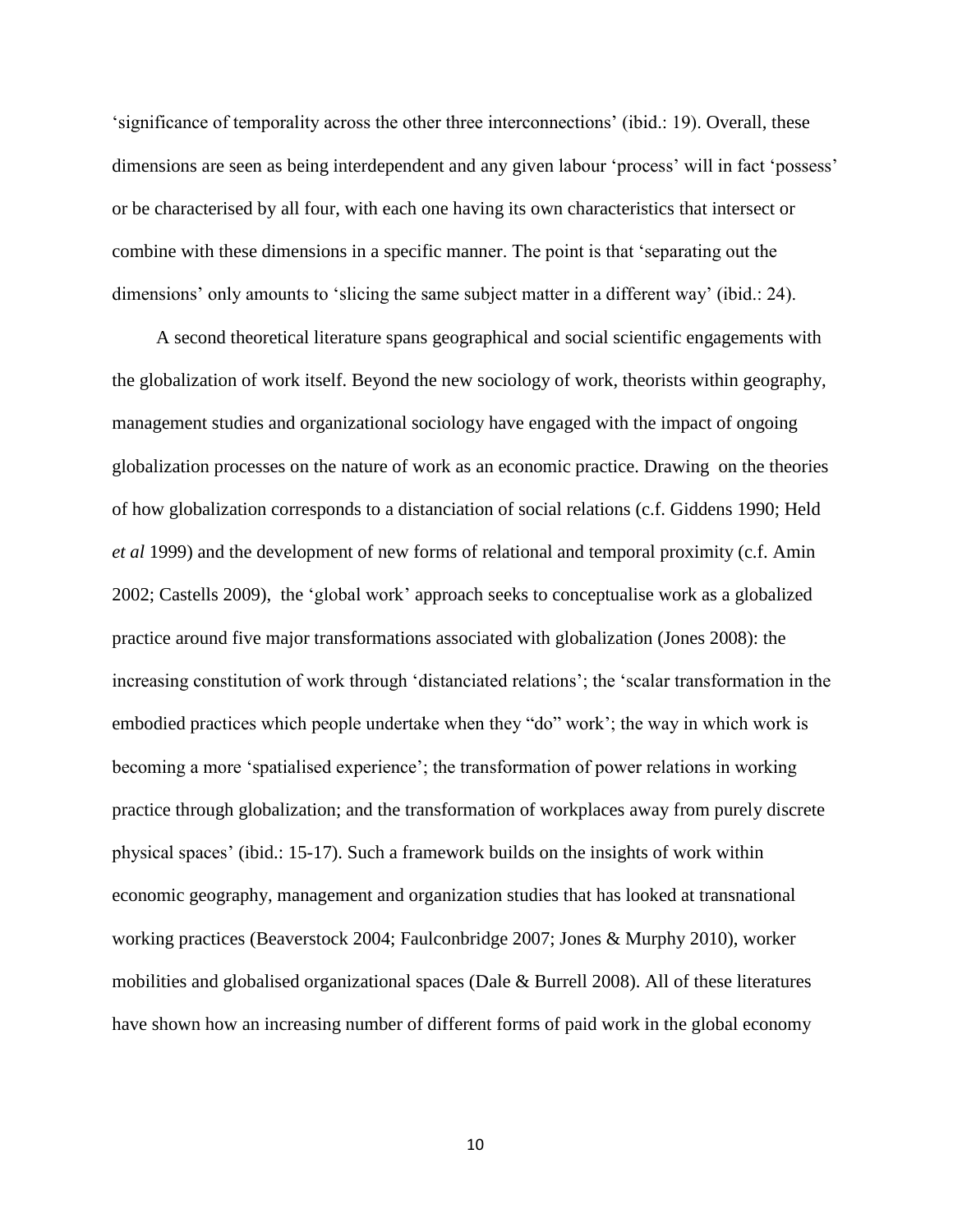are enacted through a complex mixture of distanciated relations, physical worker mobility, IT mediated practices and new material spaces (Beaverstock *et al* 2010).

The third literature is concerned specifically with voluntary work, its impact on volunteers, host communities and its wider relationship to other phenomenon such as tourism and educational achievement. Several arguments within this existing literature are important. First, sociological theorists have engaged with the many forms of voluntary work, as well as the wide range of activities involved; this literature has assessed the nature, motivations behind and impact of volunteering as a social practice (e.g. Measham & Barnett 2009; Van Den Berg *et al*  2009). With respect to international youth voluntary work, it is recognised that the motivation of young people to undertake this kind of activity is complex, with research indicating that a range of motivational factors are often behind an individual's choice. These include altruism, but also a desire for self-improvement and the acquisition of cultural capital and symbolic capital (Bourdieu 1986). In this respect, Deforges' (2000) theoretical arguments concerning the closely related activity of independent travel are important. He argues that there exist 'important connections between tourism and self identity' (ibid.: 942), with long-haul tourism representing a form of consumption practice related to individuals 'articulating questions about identity and life-style at key 'fateful moments' in their lives (ibid.). The accumulation of experience of longhaul tourism is argued to present scope for individuals to 're-narrate and re-present' self-identity in a context of social networks that provide 'a valuation' for that travel. (ibid.: 943). Desforges thus argues that understanding long haul travel needs to be linked to questions of connecting individual desires to different forms of 'spatial imagination' which represent specific forms of 'investment in travel' (ibid.: 943). In essence, contemporary international youth voluntary work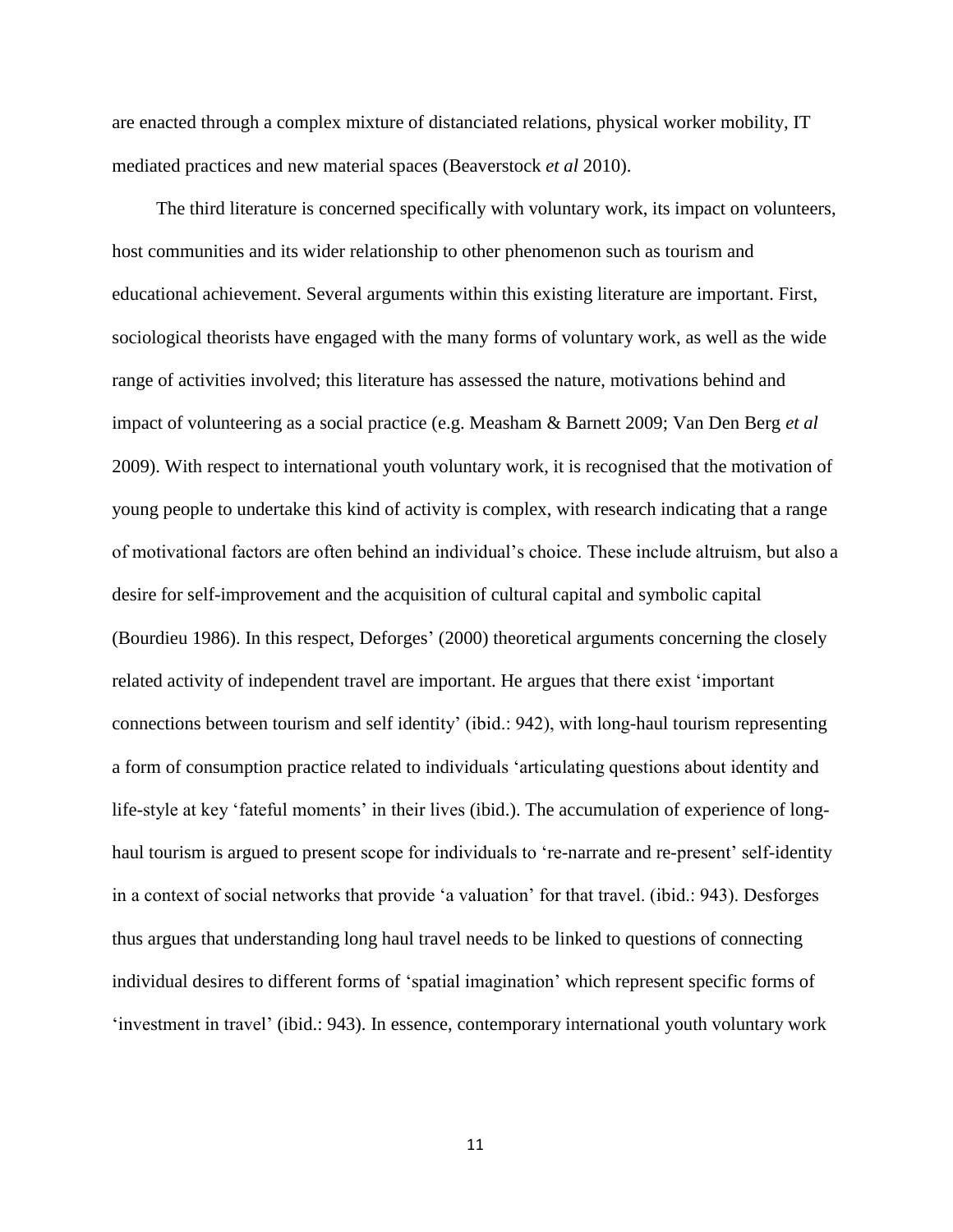placements have much in common with this kind of tourism (c.f. Sherraden *et al* 2008), representing a form of long-haul youth tourism with a work component.

Furthermore, independent travel experience is argued to be in part culturally-framed in Western countries by historical representations of the 'Third World' - young travellers 'frame' the world as a series of differences to be known and experienced' (Desforges 1998: 176). Munt (1994; 106-7, cited in Desforges 1998) draws on Bourdieu's (c.f. Bourdieu 1994) theories of social differentiation to argue that contemporary travel 'is part of a process of distinction, in which Western cultures use consumption to mark distinctions between class factions'. For Munt (1994), middle class youth travel is a means 'to stoke up cultural capital' which is then used to stoke up economic capital (Munt 1994:109; cited in Desforges 1998: 177). In this respect, travelling becomes 'an entry qualification' for some professions. It is an 'informal qualification' where the passport acts 'as professional certification'. Clearly, there is a strong resonance with international youth volunteering arguably acting as a higher value-added form of cultural capital accruing activity (c.f. Clarke 2006).

Yet in this paper I want to move beyond the arguments of these existing theoretical literatures. I do this through five propositions concerning how international youth voluntary work illustrates the complex nature of globalized work in the contemporary world. The first proposition concerns the spatiality of work practices involved in international youth voluntary work. This activity corresponds to a complex spatial phenomenon that exceeds the specific material location of workers or a given place. Youth volunteers' work practice are thus constituted by distant actors in both space and time, and produce outcomes that equally are not confined to the place and time at which they are enacted. In the language of TSOL, it is a much less 'geographically restricted' form of practice in comparison to many forms of past and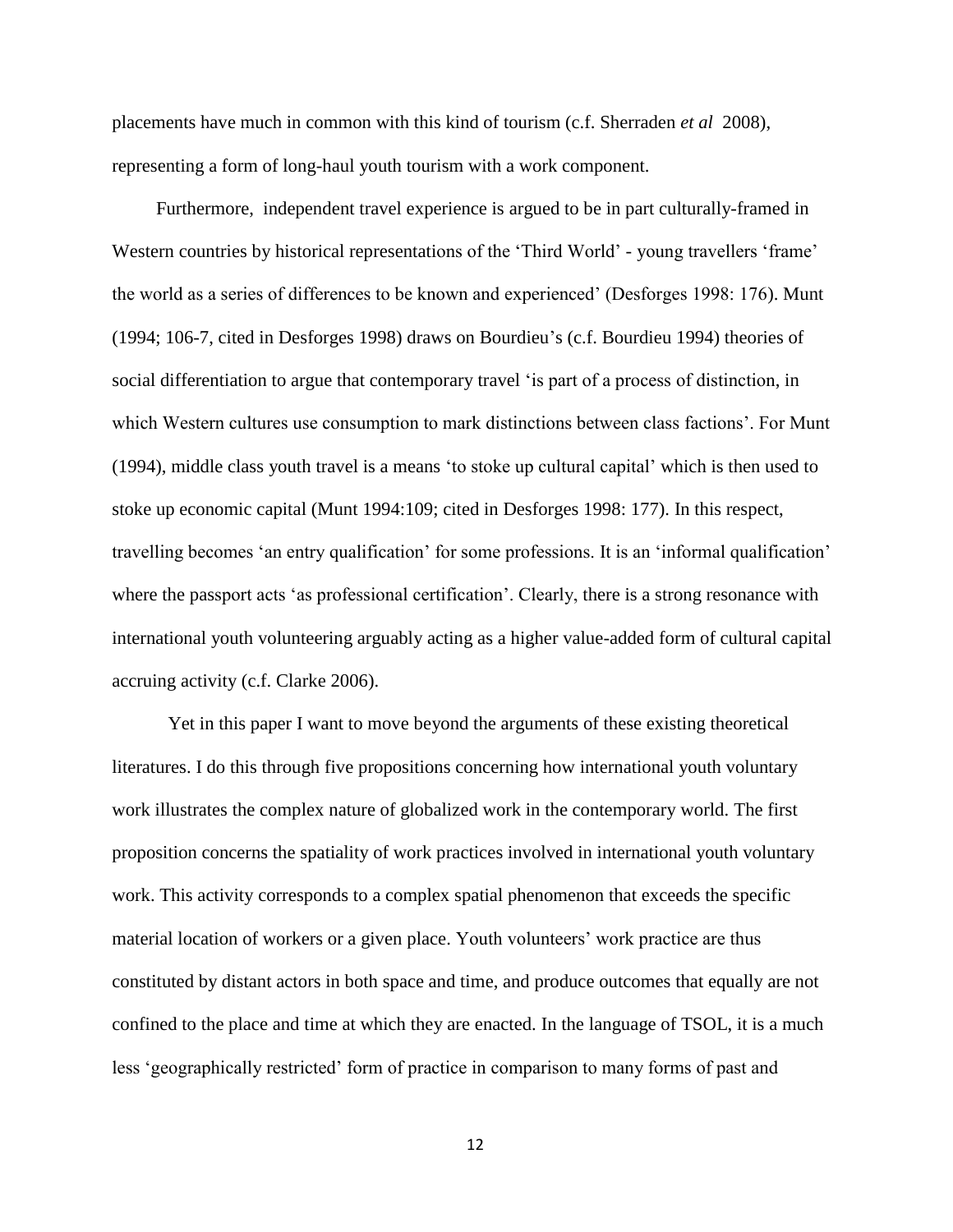previous work (c.f. Glucksmann 2005). Second, and closely related, as with many other contemporary forms of work, international youth voluntary work exists not as a pure form of paid or unpaid, formal or informal activity (ibid.). The practice contains aspects of all of these categories, and thus destabilises the relationship between work and non-work, as youth volunteers engage in an activity that is in a 'multiplex mode'. Third, as I have previously examined in relation to transnational business service work (Jones 2008), international youth voluntary work cannot be understood as temporally-specific. This activity has multiple ramifications in relation to its meaning as a practice in the present (in the context of the educational circumstances of youth volunteers), and to its identity-related significance with respect to future life aspirations and career chances. Fourth, and following on, international youth voluntary work accrues complex forms of social and cultural capital for young (western) volunteers acquired through transnational mobility, and hence it facilitates the development of a range of skills increasingly essential to global corporate labour markets. Such capital has parallels with the career capital accrued by employees in transnational firms who undertake overseas work placements (Beaverstock 2005; Jones 2005). In the case of international youth volunteering, therefore, the cultural capital accrued relates to a more complicated and unpredictable process than theories concerning 'new' forms of tourism have appreciated. This proposition is closely related to a fifth and final one: that the self-identity developed by this kind of global work is central to the formation of 'global worker' and 'global professional' identities. Of particular significance is the emergence of a form a global consciousness amongst youth volunteers that develops a set of values and identity attributes which parallel the needs of transnational firms and other organizations for 'global workers'. Thus, this kind of global work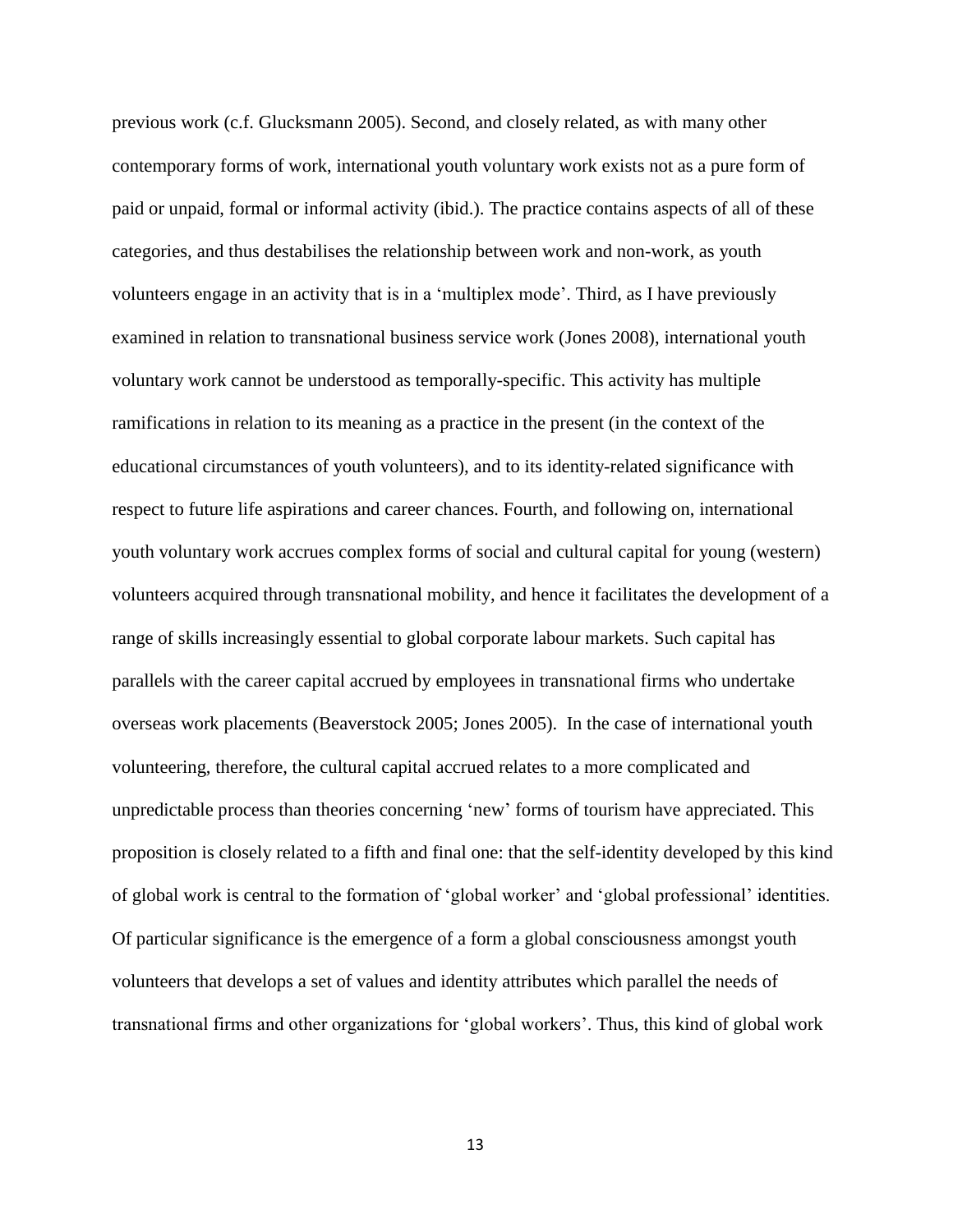undertaken by young people cannot be extracted from a wider context of the globalization of other forms of work they may undertake in future.

#### **3) Overseas Volunteering: training for global corporate work?**

Having outlined a theoretical approach that frames international youth volunteering as part of wider globalization processes evident in many forms of contemporary work, I want now to elaborate these arguments by presenting research drawn from a substantial project that investigated the nature of international voluntary work placements schemes and their outcomes.

The data presented is drawn from two distinct strands to the project. The first strand of data is drawn from over 150 qualitative in-depth interviews and 15 focus groups conducted with youth volunteers between 2005 and 2008 into five different types of international voluntary work undertaken in seven different countries. The youth volunteers in the study undertook a range of different types of voluntary work placements including language teaching, conservation work and community projects. Figure 1 summarizes the types of voluntary work placements, the country location of youth volunteers and the type of provider organization. The project involved a broadly longitudinal approach with volunteers insofar as individuals were interviewed or participated in a focus group on several occasions before, during and after their voluntary work placement (and over a period of some years in some instances). The youth volunteers in the sample were aged 18 to 25 and were from the UK, Australia and New Zealand, and all were undertaking a 'gap year' of some form in line with the definition outlined earlier. The majority were what can be described as 'graduate track' youth volunteers<sup>1</sup> as the voluntary placement sat in the context of before, during or soon after studying for an undergraduate degree.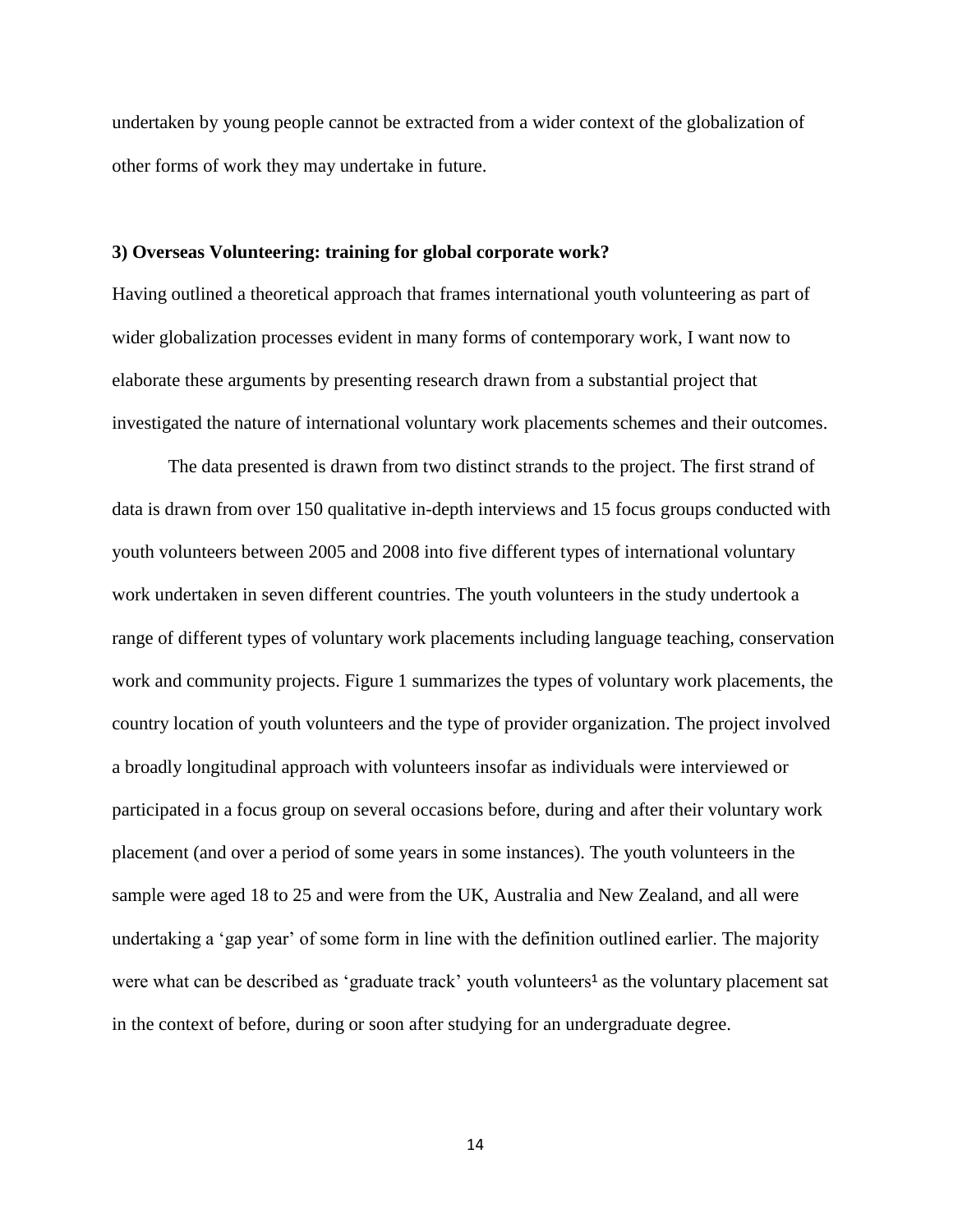The second body of data comes from a more recent subsidiary component to the wider project that examined the value placed on these international volunteering work placements by corporate employers in the UK. This data consists of nine interviews with human resources or senior recruitment staff in 'blue chip' transnational firms with major office in London. The criteria for selecting respondents focused on individuals who would be key informants in relation to graduate recruitment of professional occupations in these firms. Amongst a number of topics covered, the interviews discussed the value placed (or not) by corporate recruiters on youth volunteering and gap year experiences. These interviews were conducted in 2006 and 2007 prior to the recent economic downturn. The firms these respondents represented were in a number of industries including banking, management consultancy, legal services, retail and pharmaceuticals A further element of this data is a number of secondary sources including corporate reports and graduate careers literature.

The following discussion seeks to develop the theoretical framework for understanding the nature of contemporary international youth volunteering by considering each of the five propositions. Whilst clearly many of these theoretical dimensions are interrelated, the research data presented examines each in turn.

#### **[INSERT FIGURE 1 ABOUT HERE]**

#### *3.1 The Globality of International Youth Voluntary Work Practices*

Previous work concerned with how international voluntary work represents a form of 'global work' has already proposed three attributes that distinguish this phenomenon as novel in the contemporary period: how this work is 'constituted through increasingly complex distanciated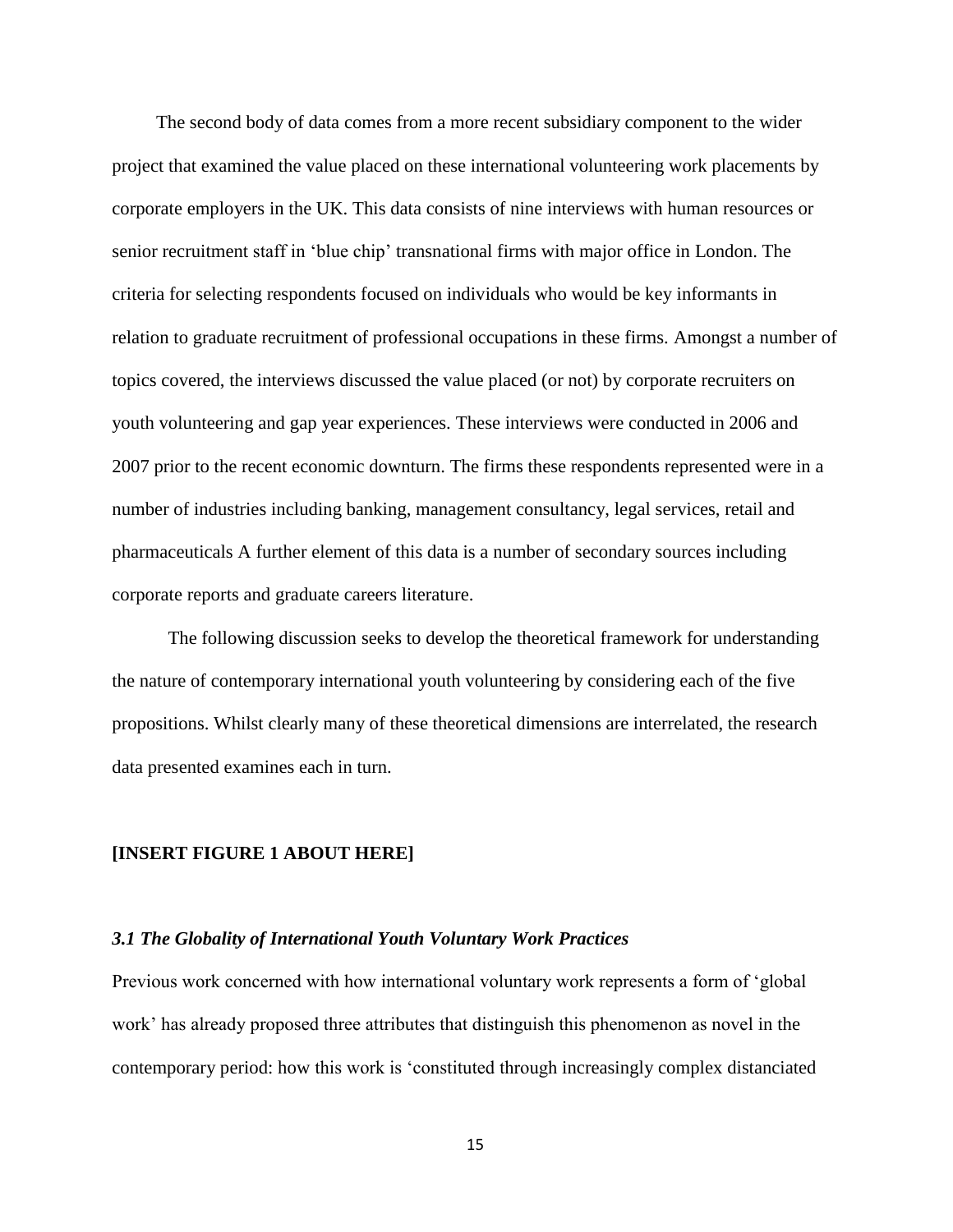relationships between a variety of actors at the global scale' (Jones 2008: 22); how 'the practices undertaken by volunteers are themselves shaped by and involved in actively shaping economic outcomes' (ibid.: 23); and how 'international volunteering is producing a re-imagining of global space and the ability of the volunteer to achieve change in that space' (ibid.: 23). However , I want here to use the empirical research to further conceptualise the spatiality of the work practices themselves, and elaborate on the implications of Glucksmann's contention that work is becoming less 'geographically restricted'. At least three arguments can be made in this respect.

Firstly, the places in which the material practices of international voluntary work are enacted are less significant than the *spatiality* of its constitutive elements. The globalization of this work does not mean that the physical places in which young volunteers undertake the material practices of work is suddenly unimportant. It is clear that international voluntary work is strongly constituted through the socio-material context of places where the embodied practices are work are enacted:

*"The project we did – building a sports court at the school - was a big challenge. I mean they told at the London weekend* [pre-placement induction] *what we were going to do, and showed us photos and stuff…but when we got there of course it was very different…doing this in Africa meant it was not at all like I expected. There were lots of problems like the weather, and not being able to get to the school on the roads…we spent half a week trying to buy more tools…"*

[Jo [M], 19, community project, northern Tanzania]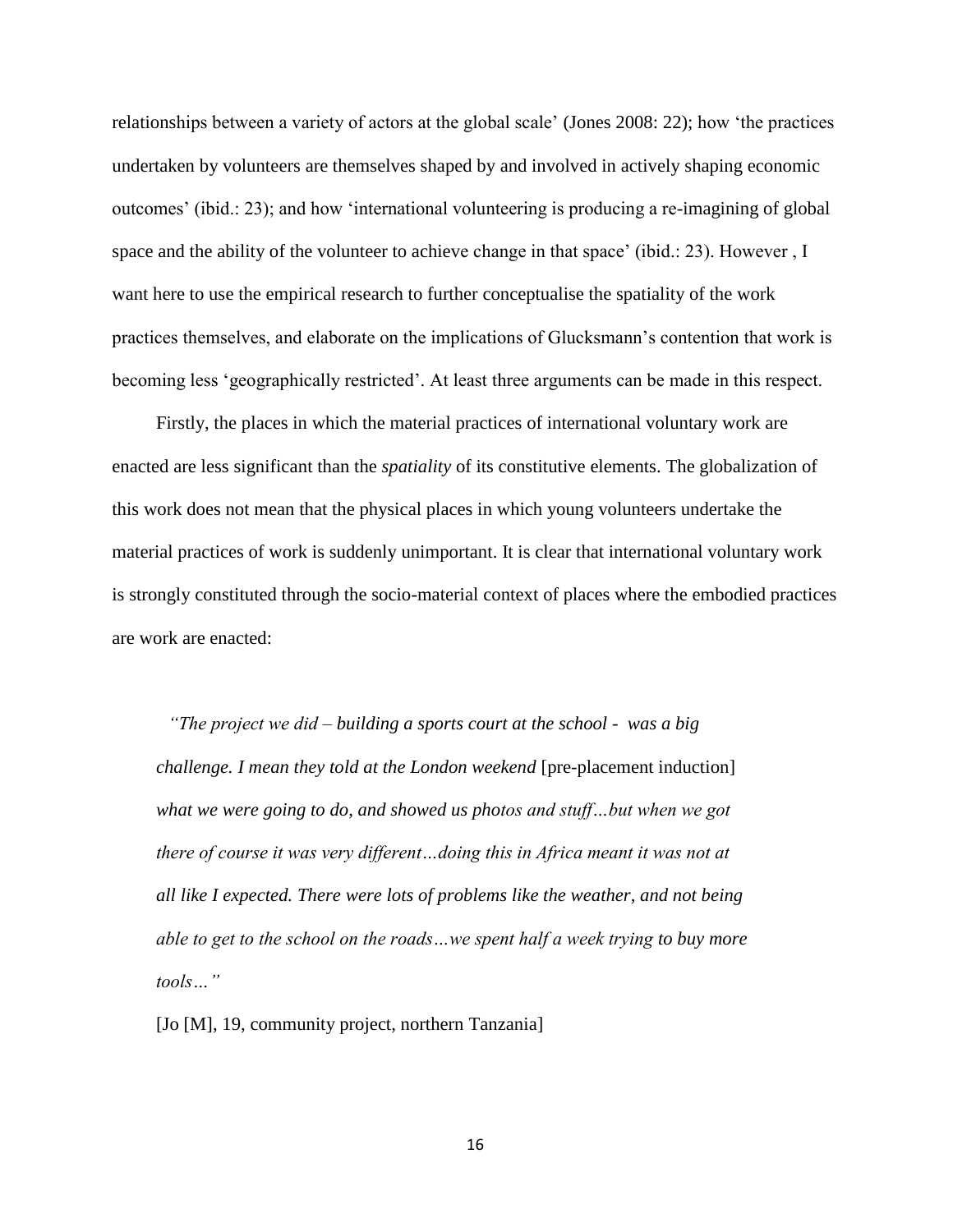"*I never realized of course how different, like, a university in Vietnam would be. How they do things in completely different ways here, and even trying to get pens and stuff to write on the boards for the classes took ages… We had to work out how the place you know worked, and the room was like a big lecture theatre which was no good for the kinds of things* [lesson activities] *we'd prepared before we came…*"

[Emma, 22, TEFL university language placement, Hannoi, Vietnam]

Yet international voluntary work is constituted through a mix of material practices enacted in 'overseas' places which are multiply related to distant actors and factors as they are undertaken. International youth voluntary work is globalized precisely because it is partially constituted through factors in material places, but simultaneously constituted through relations with multiple other places. This practice can thus only be fully understood a balance between practice in place and the constitution of that practice through distant relationships. The descriptions of what practices work entailed by several volunteers is informative in this respect to explain how work practices represent a blend of associations with distant and co-present actors. For example, consider an account given of teaching practice by a respondent working as a university language assistant in Vietnam:

*"It was hard starting and I realised I had to adapt what I had brought from home* [the UK] *to what the students here expect, and also what you can find out once you arrive… I hadn't done the TEFL course because this is like a taster placement and you don't need to but I got advice from a friend at home*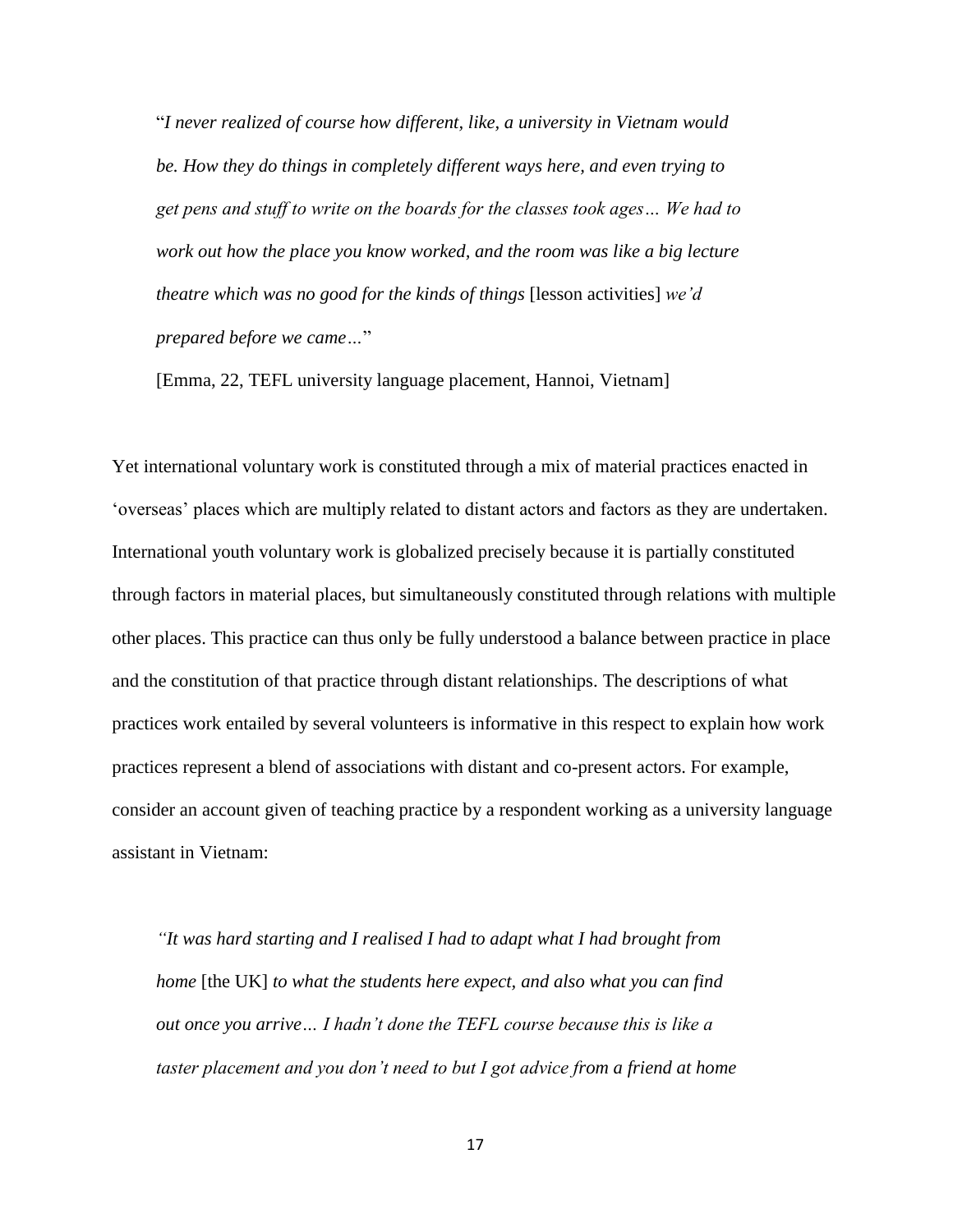*who had, and in fact I've emailed him a few times since I got here. I even actually called someone back from Uni who'd done stuff in China to get some lesson ideas* ... and I have been in touch with the guys at [name of provider organization in UK] *for some stuff as well.*

[Alex, 21, University Language class assistant, Ho Chi Minh, Vietnam]

Second, and following on, the degree to which different elemental practices in international voluntary work are globalized (i.e. bound into distanciated relations) is uneven and variable. The balance of place-based and globalized elements of volunteering activity varies between specific components within the wider field of work practice. For example, two youth volunteers undertaking teaching assistant work placements in Africa described a mixture of work practices that in many instances are heavily constituted through place-based circumstances whilst in others are heavily mediated through distanciated relations:

Laura:" *Some of the lessons I use all the stuff we brought from home*  [Australia]*, the materials and such…like I do a whole class on Australia and what it's like and so on…but a lot of the work here – if you mean what we do – is just what all the staff are doing…there is lots of looking after the kids in lunch breaks, and we help with other stuff that schools here do but wouldn't do…at home.*

*Q: Can you give some examples?*

Jane: *Well, they always have local health things for the children they do through the School, teaching them about hygiene and things like that…I think*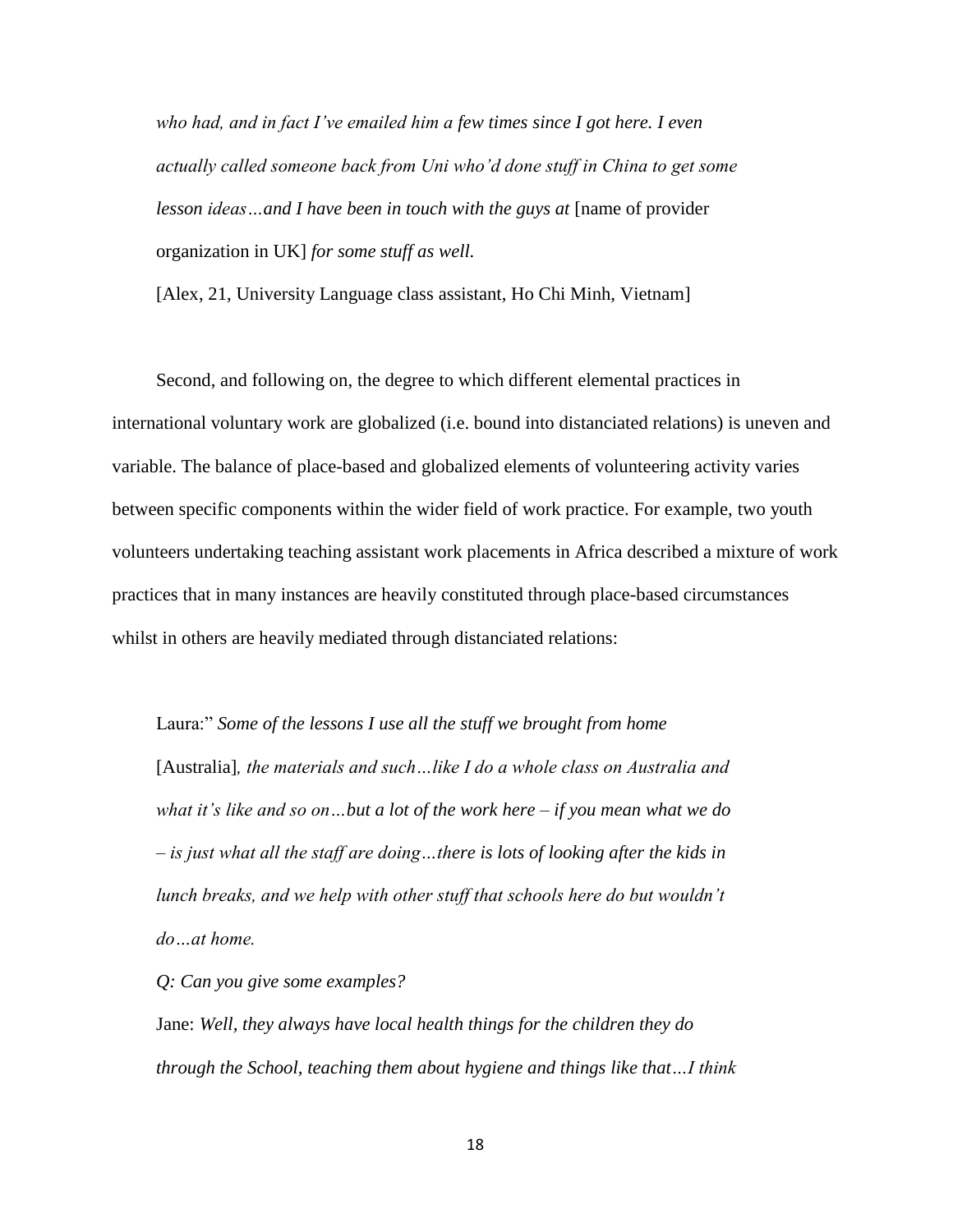*the local government tells the School to do it… we helped one of the other teachers with that…*

[Jane 19, Laura 19, School teaching assistant placemenst, northern Tanzania]

The spatiality of this work activity overall is thus indeed complex, and whilst it is not possible to reduce the multiple spaces they occupy to a specific material place, those material spaces remain highly significant.

Furthermore, more specifically, a third argument that emerges from the research data is that to contend this is 'global work' does not mean that distanciated relations should either be prioritised, or that they are *necessarily* most significant in shaping outcomes and impacts. On the one hand, the research suggests that in some cases, the whole nature of an international voluntary work experience for youth volunteers was characterised by distanciated relations. For example, in several environmental conservation projects the discursive framing, organization and regulation of many work practices volunteers had little to do with factors in place at the site where the work was undertaken:

*"The project is run locally but in fact it was set up by people from the University of Miami and so a lot of the people they have here are Americans, and they have certain ideas about conservation work. Several have been here before…and there was some disagreement with the Brits and others, cos we had a different view…so you get into this debate and people from different places telling you about how they do it in the US as opposed to Europe and what they did on another project in Asia or somewhere…"*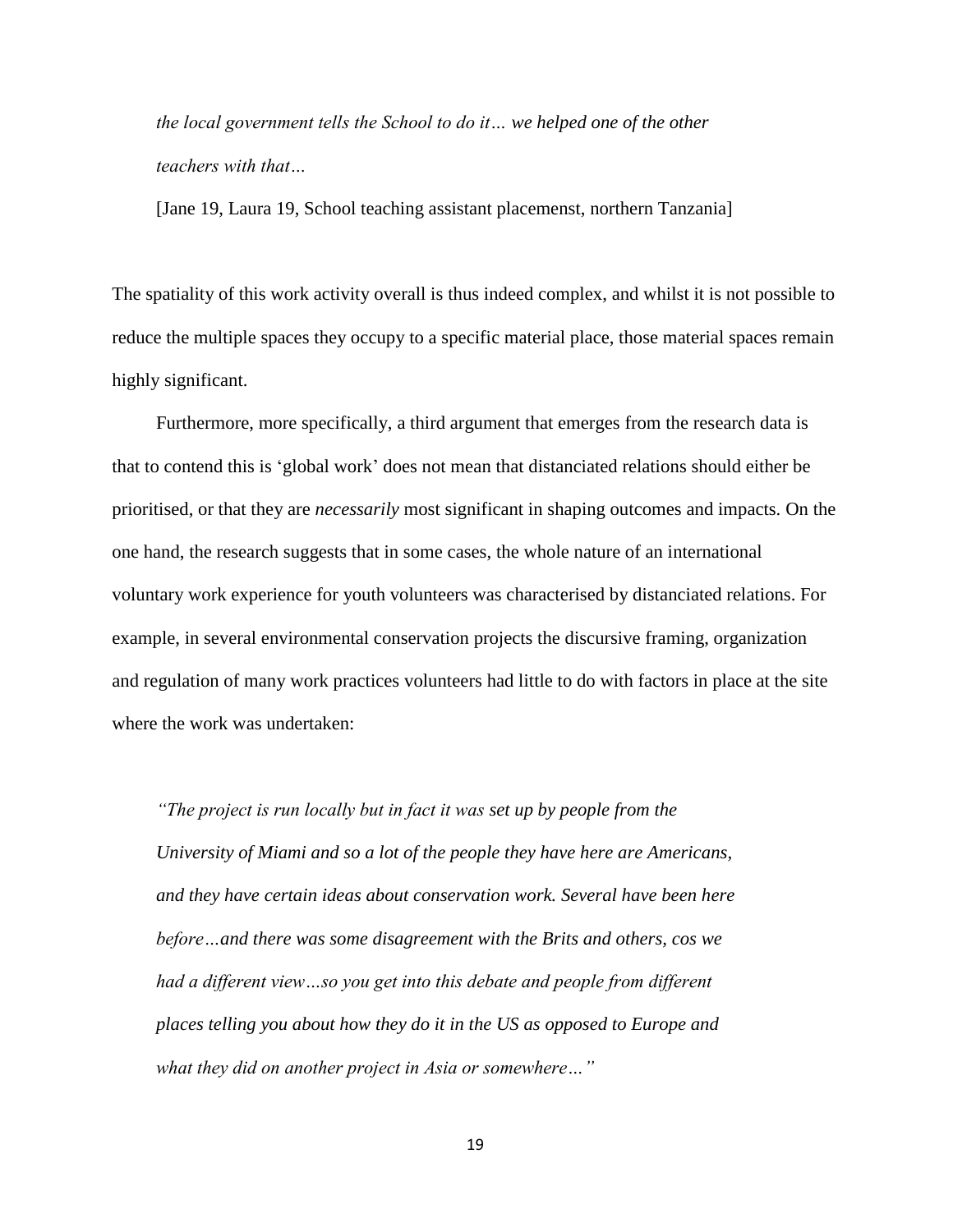[Paul, 22, forest reserve conservation project, Belize.)

Distanciated relations in these cases are heavily implicated in shaping the nature or practices, and hence in the outcomes. Yet on the other hand, in other cases - and despite the prevalence of similar relations in the constitution of the working practice - place-based factors are much more important than distanciated ones in shaping outcomes:

*"I've done conservation work before* [in Australia]*, working in a bird sanctuary, and so I know a bit I guess…They have outside advice of courses, but it's run through the government and the projects are monitored by the university* [in Guatemala City]*… So the guys know a lot about what the issues are with the locals and, you know, it's about habitat preservation so what we do is based on… local knowledge more than conservation you might learn at school."*

[Jed, 19, bird conservation project, north-west Guatemala]

#### *3.2 International Youth Volunteering: A multiplex form of 'non/work' practice*

The TSOL approach posits that work exists not as a pure but rather in a multiplex form that represents – to use the language of the 'global work' framework - an assemblage of practices that cross the categories of work / non-work, paid / unpaid, and public / private. This sheds considerably theoretical insight into the nature of international youth volunteering. The research suggests that international youth voluntary work transcends these conventional categories in at least three ways which is evident across the diverse range of activities covered by the term. The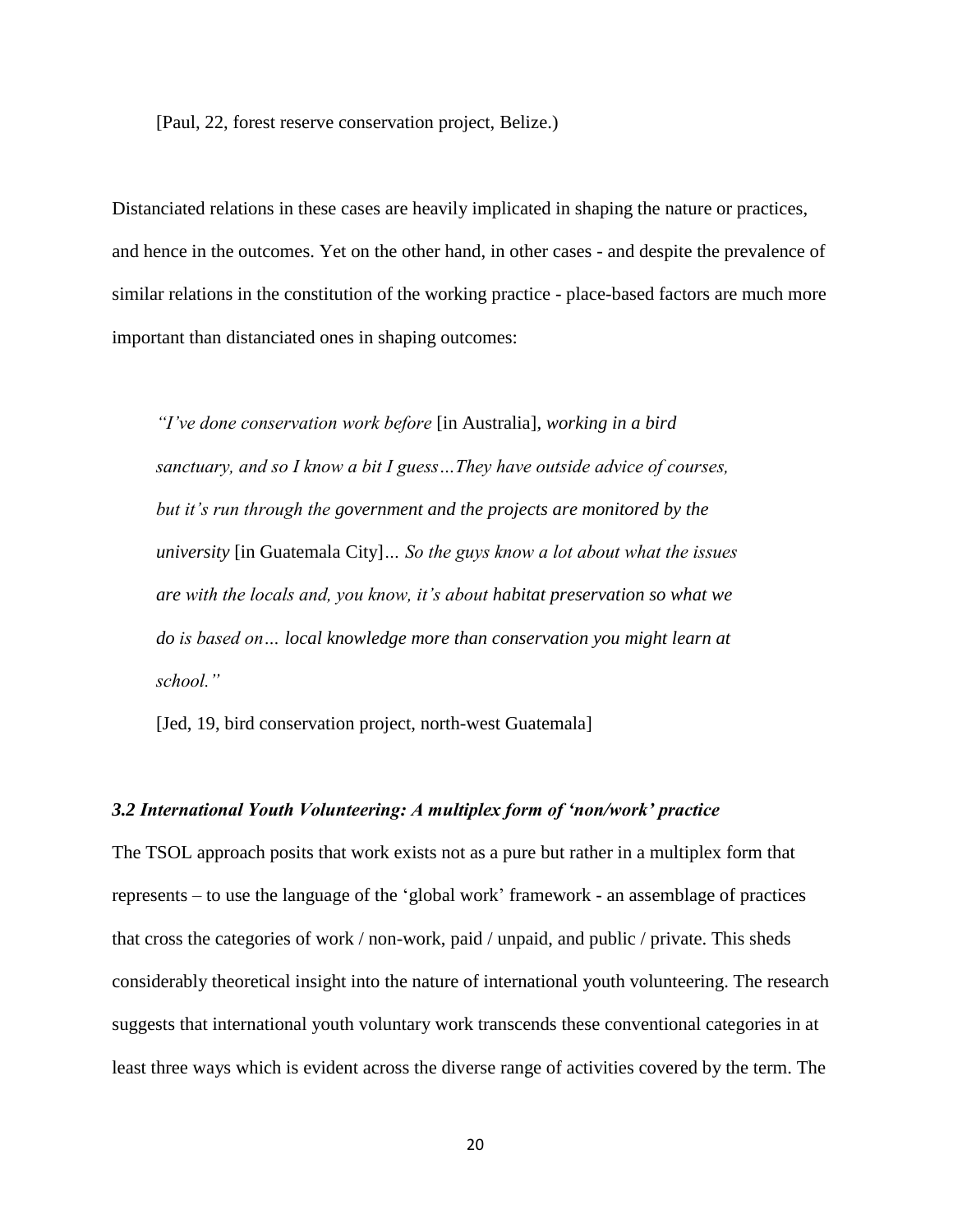first concerns the blending of practices that de-stabilise the work / non-work boundary. The conventional binary of work being paid, private and undertaken for economic reasons as opposed to unpaid, public and non-economic reasons does not hold. Youth volunteers on many of the projects are being paid to some extent, and their motivation is partially economic, but volunteers also saw this as altruistic 'service' as well as an activity that blended recreation (tourist consumption), education and emotional satisfaction.

*"I'm not doing this for the money, but I am in a sort of way as I couldn't afford stay in Asia for six months…the pay you get cover most of living costs."* [Ed, 18, Community Project, south Vietnam]

*"It's mostly the experience I think, I know that, like I can't save the world or anything on my gap year* [laughs]*…but it is satisfying to think you are being useful, and I am definitely learning loads about this country* [Tanzania]*…the travel at the end is also a big reason though. I'm really looking forward to that."*

[Helen, 19, teaching assistant placement, northern Tanzania]

*"It's about travelling, yes, but it's better than just travelling because you feel you are doing something worthwhile…it's good to have part of the time working as well…and I'm learning a lot, not just about Belize but also…kind of working with people, how to deal with people, that kind of thing."* [Al [M], 19, community project, Belize]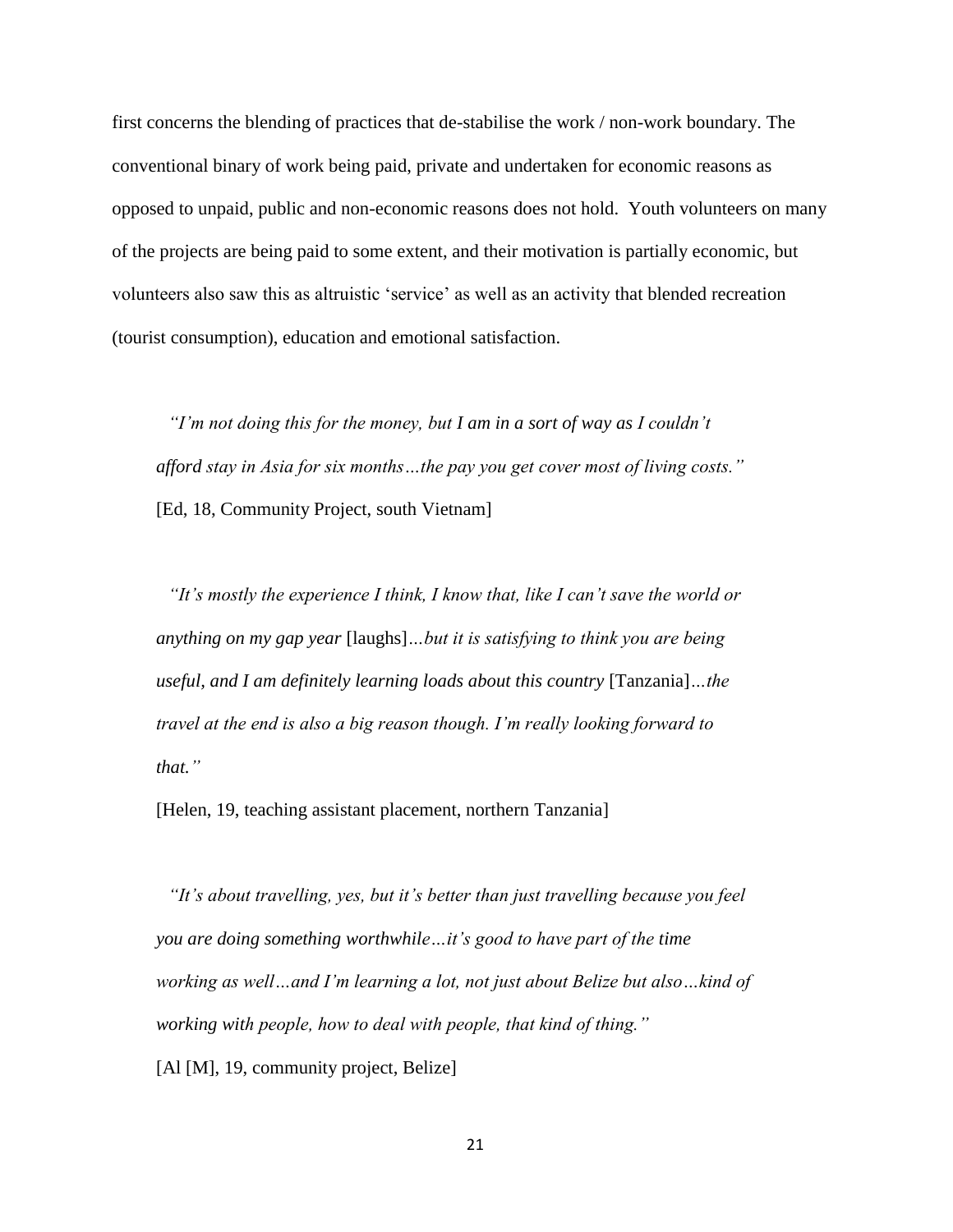Whilst the existing new tourism literature identifies some aspects of travel, recreation and emotional satisfaction in examining independent travel (Munt 1994; Desforges 1999), their integration with forms of paid and unpaid work through these international youth volunteering placements further complicates the nature of these activities. This is work that for a significant proportion of placements is hard to distinguish from activities that would not normally be described as 'work' by those undertaking it:

*"The placement is loads of fun…we are definitely all having a laugh. I mean, it is kinds of work I suppose, but we get to spend the day at the beach… and the group has barbeques and tends to hang out together in evening. It's more like a different kind of activity holiday I suppose…"* [Paul, 21, conservation project, Belize]

Second, in assessing the range of international youth volunteering work activities investigated through the research, it is hard to distinguish between concepts of public/private and formal/ informal work. Youth volunteers in the projects studied – at the level of provider organizations – had paid fees to private sector companies to undertake unpaid 'public service' voluntary work which, if the phenomenon overall is assessed, makes it hard to categorise this activity as either public or private:

Alice: *"I paid about two and a half thousand pounds for this, which is the flight and insurance and stuff…"*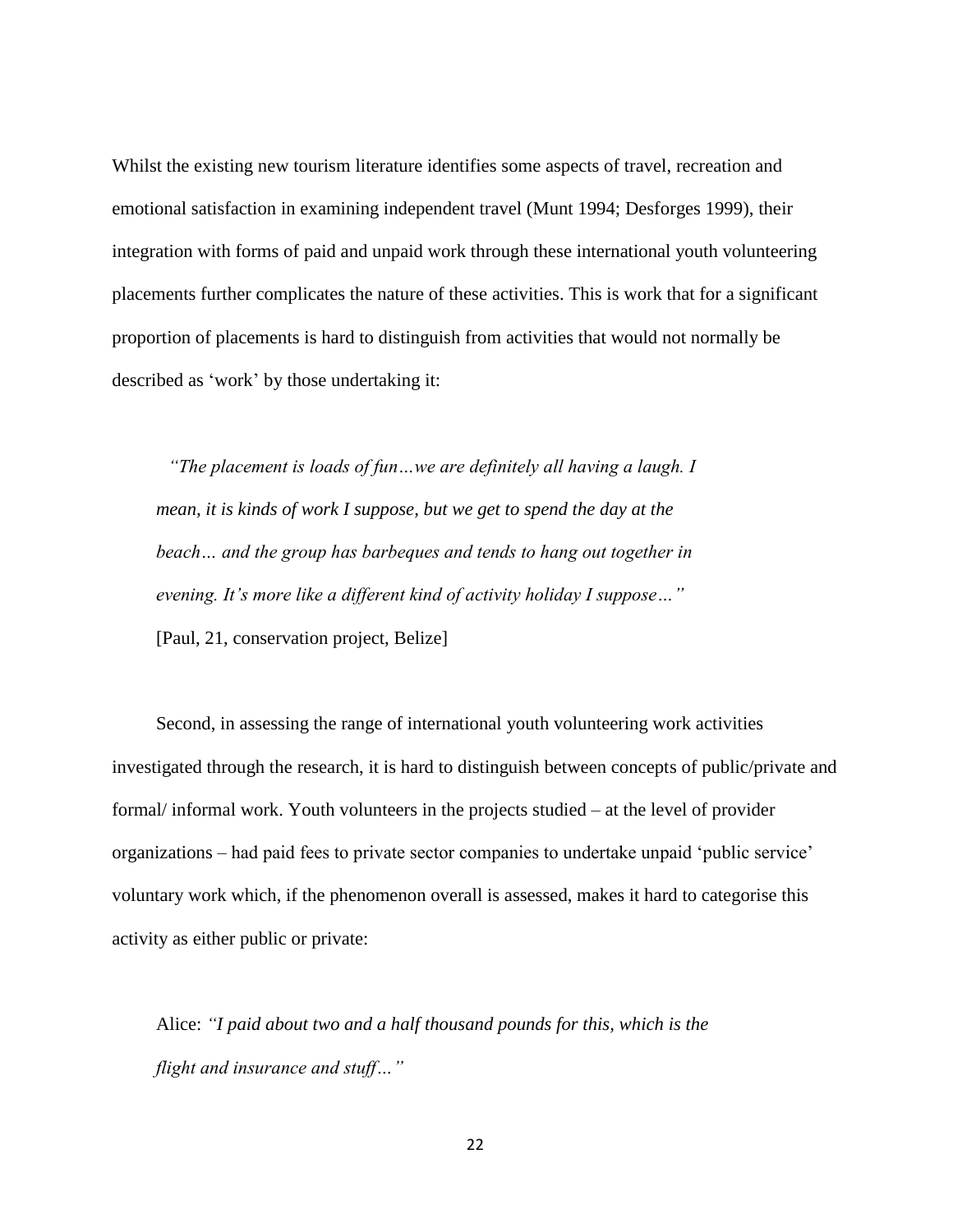Interviewer: *"They make a profit though I think?"*

Alice: *"Yeah, I know but I think the organization here* [host country school] *gets something as well…so we don't get paid as such but they got us accommodation with a family so I guess that is a form of pay…and at the school we get given our lunch and snacks and stuff…"*

[Alice, 19, school teaching assistant placement, northern Tanzania]

Third, and important in understanding the wider relationship to this phenomenon to global economy and society, employers appear to both (loosely) recognise and value this 'multiplex' mode of work. As is perhaps evident in relationship to the growing rationale towards corporate social responsibility, having graduates with some work experience of community projects, conservation or language teaching fits with shifts in corporate discourses towards this agenda:

*"I think people who do the interviewing* [of graduates] *are of course sensitive to that* [type of volunteering experience]*…clearly you have applicants who have gone on one of these short trips, and that's going to be not so relevant when compared to someone who has spent six month on TEFL in Africa or Asia…we would value the latter a lot more in terms of what that experience is likely to have done for them."*

(Head of Graduate Recruitment, US investment bank)

#### *3.3 Temporal Embeddedness in a Career Trajectory*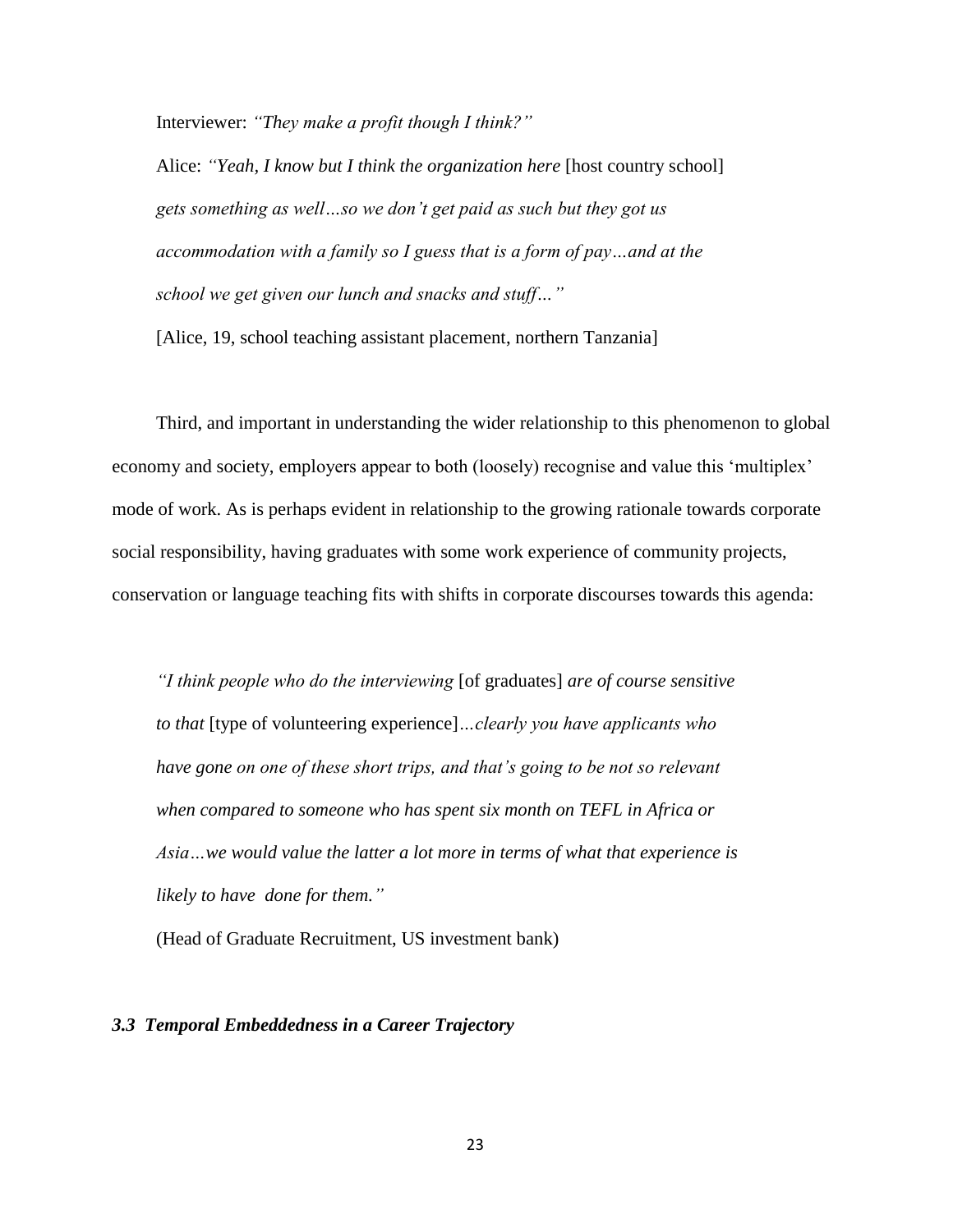In a contribution the new sociology of work, Taylor (2005) argues that 'reducing all unpaid work…to a model of voluntary work enacted by middle classes…does not help us to understand why people do unpaid public work in contemporary society' (ibid.: 123). The research suggests that such a point is highly relevant to contemporary international youth volunteering. The entry point, in relation to the research presented here, is Desforges' (2000) finding that there 'are huge personal investments placed in travel and related practices' that are blended with aspects of tourist consumption. Whilst international youth volunteering arguably represents a hybrid tourist/ work form at the time it is enacted, the research indicates that for many young volunteers there is a conscious relationship between this practice and future work and career trajectories. Again, three key findings are worth highlighting.

The first is that many young volunteers see international voluntary work placements as important formative experiences in the process of decision making with respect to potentially working overseas in later life:

"*I am thinking about working for a charity or in development now. I always used to think I wanted to be in fashion…"* (Ali, [F] 19, Community Project, Belize)

"*This whole experience has taught me lots of things I guess you wouldn't learn if you didn't come here…I mean I did a course on development in my degree and…but it's very different to work in another country…so yes, I think that* [will be] *relevant later on…if I were to work abroad, which is definitely something I now am considering…*"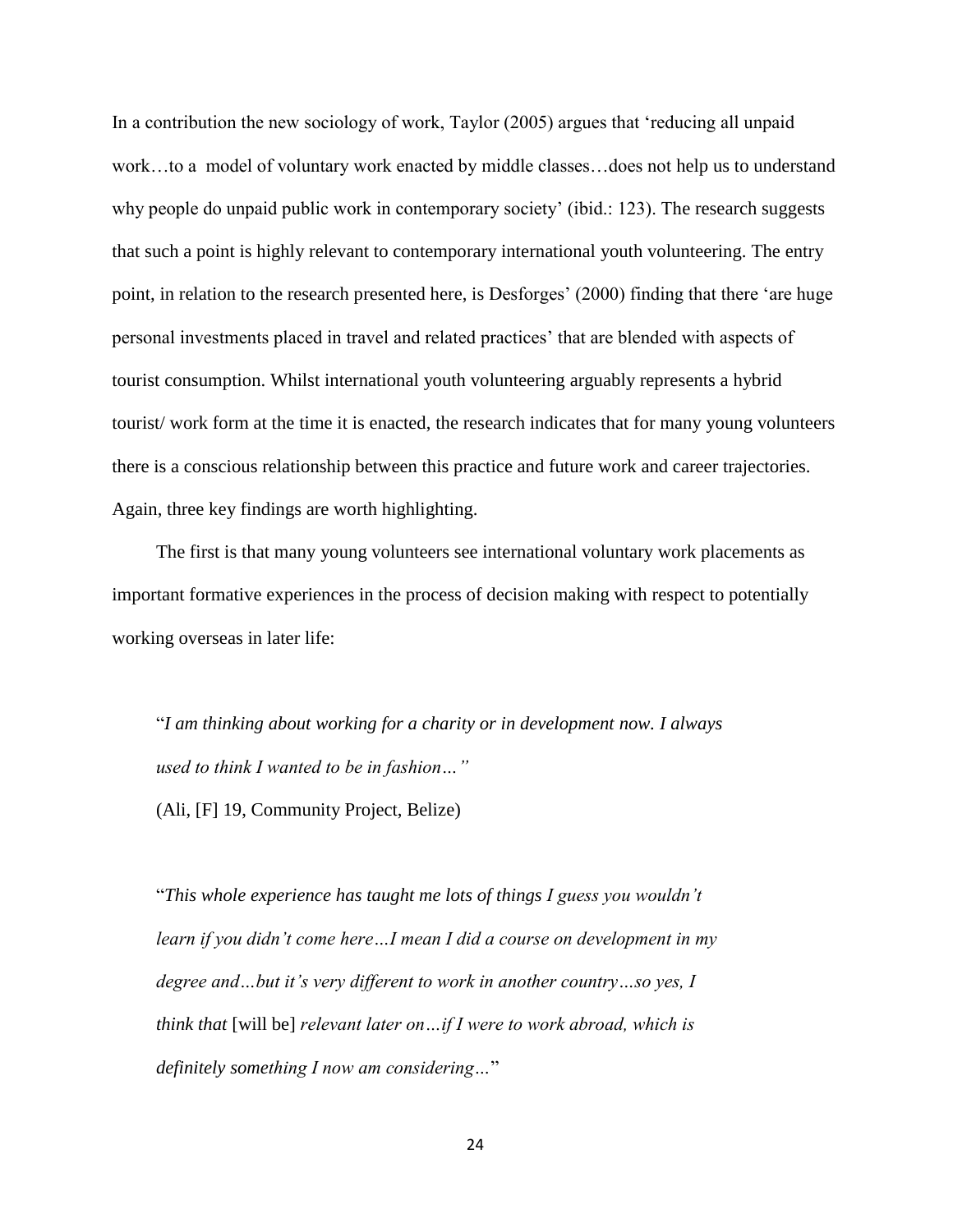(John, 21, Community NGO Placement, Vietnam) [paraphrased]

Young people in the sample expressed a broader and less specific understanding of the relevance of international youth voluntary work as pertinent in relation to a more generalised aspiration of later employment with an international dimension:

*"Definitely I think this will help with a job…although I have no idea yet, maybe in business, or law or something. I think the travel gives you an outlook on working abroad…"* 

(Sarah, 21, Teaching assistant, Summer Camp, Australia)

Second, and importantly, the valuation of (and hence motivation to undertake) this international voluntary work experience was not necessarily closely related to the specific nature of the work undertaken. Interviews with volunteers suggested a recognition of the greater long term value of the international dimension to these work placements, rather than necessarily gaining experience in a type of occupation. This is particularly interesting given that many of the respondents undertook voluntary work in professional contexts (e.g. teaching, medicine, conservation science):

"*It has changed my view. I would definitely want to work abroad after Uni, maybe in Africa. I had never really considered that before."* (Anna, 21, Hospital placement [medical student], Tanzania)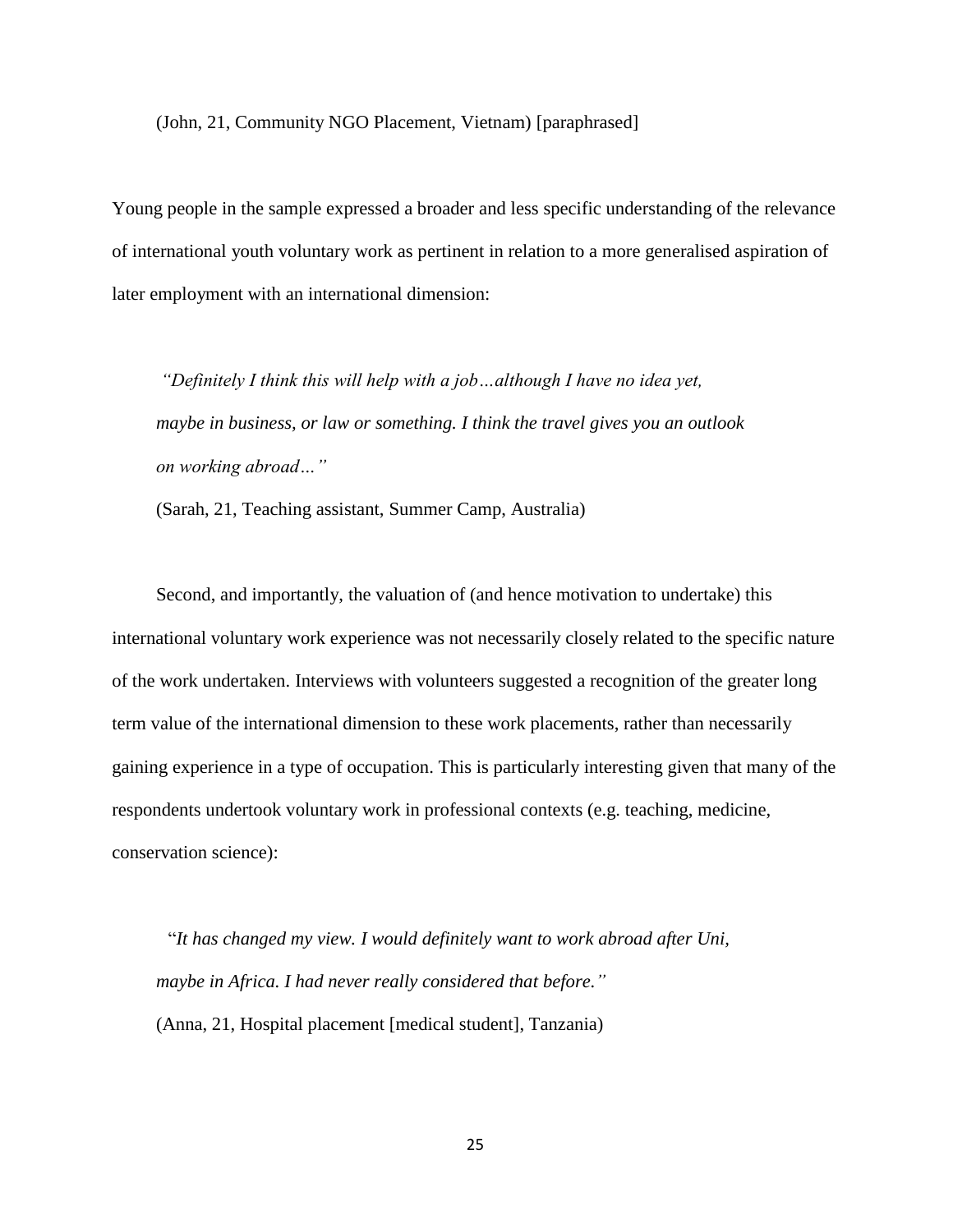"*I know from this placement I don't want to teach… it's not me. But have I have enjoyed being in Asia, and I would absolutely like to work here properly some time in the future*."

(Jack, 19, Teaching assistant Placement, North Vietnam)

Third, with respect to motivation, the research provided evidence of an explicit rationale (albeit ill-defined) of the value of *international* as opposed to home country volunteering because of a perceived future career advantage. A number of respondents expressed broad motivations linked to the wider context of an increasing likelihood of having to work for an international firm, and of the increasingly globalized nature of the activities that many jobs entail:

*"I think this kind of thing* [overseas volunteering] *is likely to be something that will help me get a job one day…lots of companies need people nowadays who have travelled and are happy to work abroad…"*

[Ed, 18, Community Project, south Vietnam]

*"A lot of jobs involve travel. Like I have thought about law – partly because I have an older cousin who is a lawyer- and he has to work in Asia a lot, so yes, it's definitely relevant."*

[Jon, 19, community project, northern Guatemala]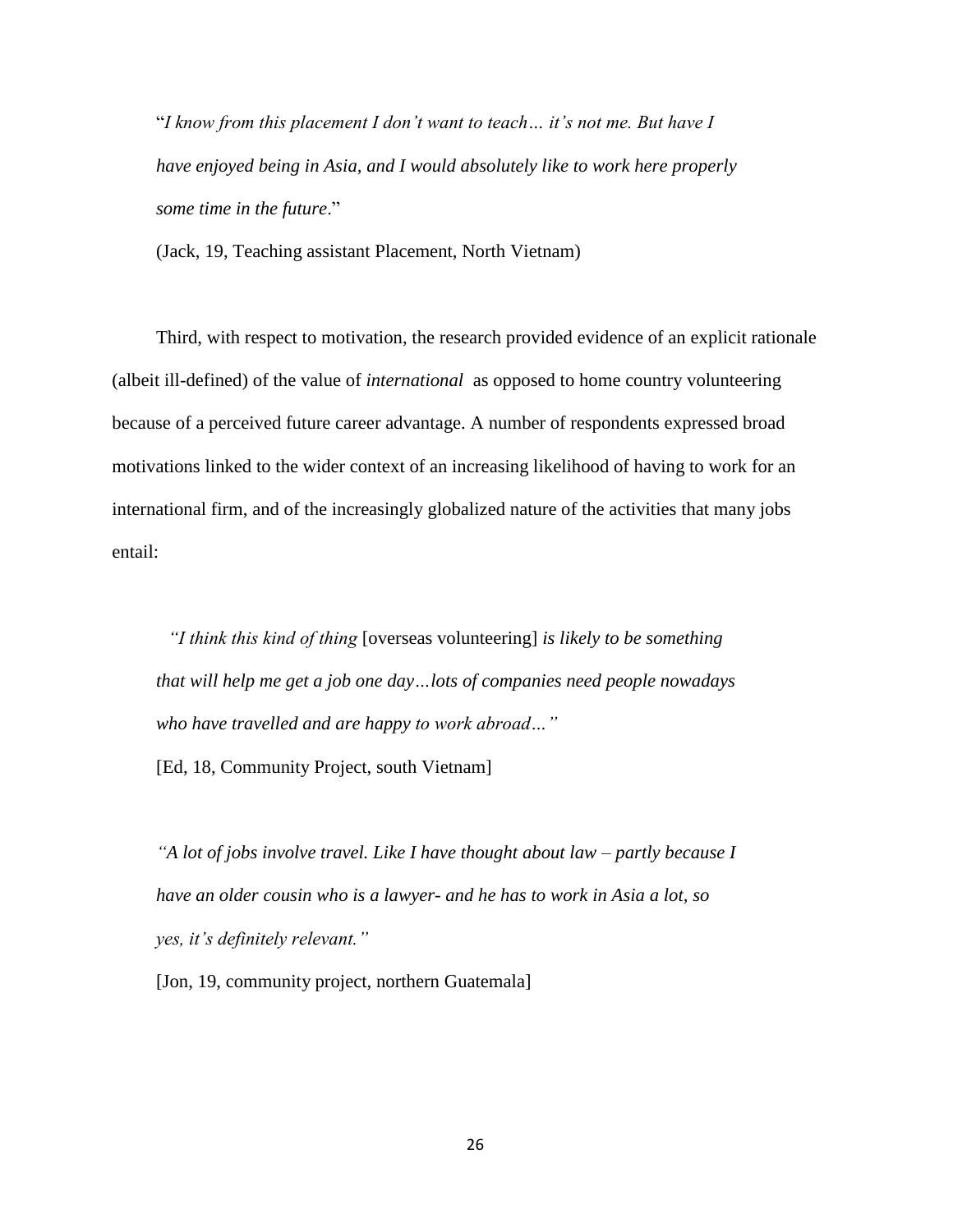Youth volunteers did not of course express this motivation in explicitly strategic terms, but the key finding is the fact that for many young people, international youth voluntary work undertaken now relates to an anticipated likelihood of having to undertake future paid global work of one form or another.

#### *3.4 The Accumulation of Skills, Capacities and Social Capital*

The research adds considerable insight to the youth travel and new tourism literature's argument that middle class youth travel is a means 'to stoke up cultural capital' which is then used to 'stoke up' economic capital (Munt 1994; Desforges 2000). Furthermore, international youth volunteering blurs the boundaries between 'cultural' and 'economic' capital insofar as it represents a higher 'yield' of cultural capital than independent tourism on its own. In this respect, international youth volunteering corresponds to 'independent travel with added value' insofar as it forms a basis not only for class distinction (although in a complex form) and forges new forms of self-identity, but also develops labour market and skills advantages. In that sense this practice *transcends* either pure 'new tourism' or unpaid informal work experience, and is also interwoven with the needs and demands of contemporary globalizing labour markets. Notwithstanding the diversity of types of work placement in the research, two key findings stand out in this respect.

First, both volunteers and corporate recruiters identified what can be labelled 'global skills and capacities' that would advantage young people at a later point in the labour market when seeking employment. Reflecting the graduate track nature of the respondents, these skills and capacities were seen as intangible and different to those young volunteers would acquire from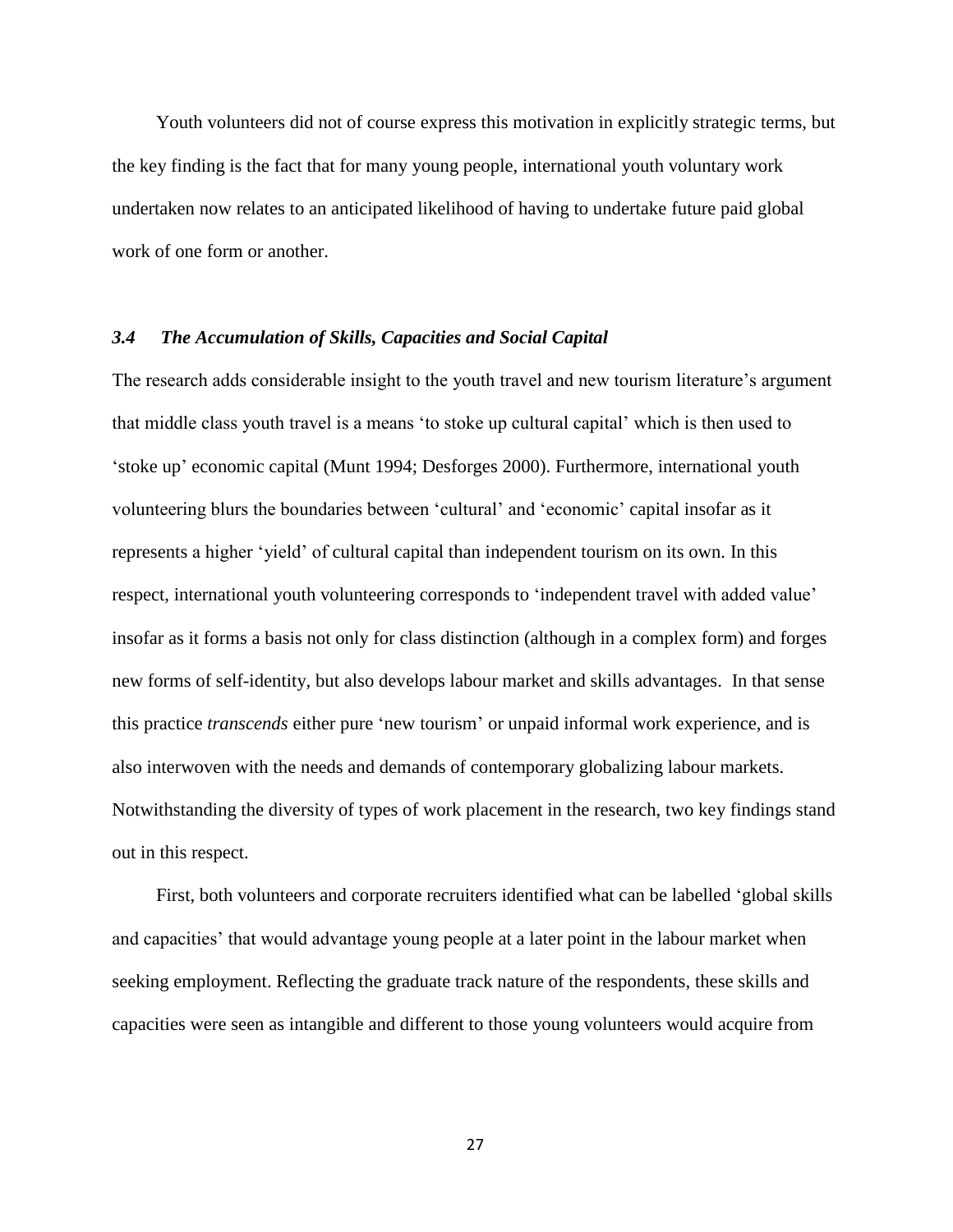formal education, as well as being only acquirable by working abroad (i.e. outside of their home country):

"*A good overseas gap year experience is invaluable…where people have been challenged, taken out of the comfort zone…they learn a lot of intangibles – getting on with people, organising themselves, engaging with unfamiliar ideas, self-discipline.*"

(Manager, Human Resources, UK management consultancy firm)

*"The kind of graduates who have done that [*international volunteering placement] *tend to stand out…I mean, that's a cliché in many ways, as anyone graduate recruitment can tell you, but I think for the people who really have done that tough stint overseas, we find they have a lot more of those skills you want when they in a global company like this…they have some know-how… they can deal with the likely challenges if you like."*

(Graduate Recruitment, EU logistics firm)

A body of work already exists outlining the more traditional non-codified skills that young people acquire from volunteering including interpersonal, leadership, communication and organizational skills (c.f. Sherraden *et al* 2008; Lough *et al* 2009)². However, volunteer respondents did not articulate these skills and capacities in explicitly future employment-related terms, but both the focus group discussions prior to the work placement and post-placement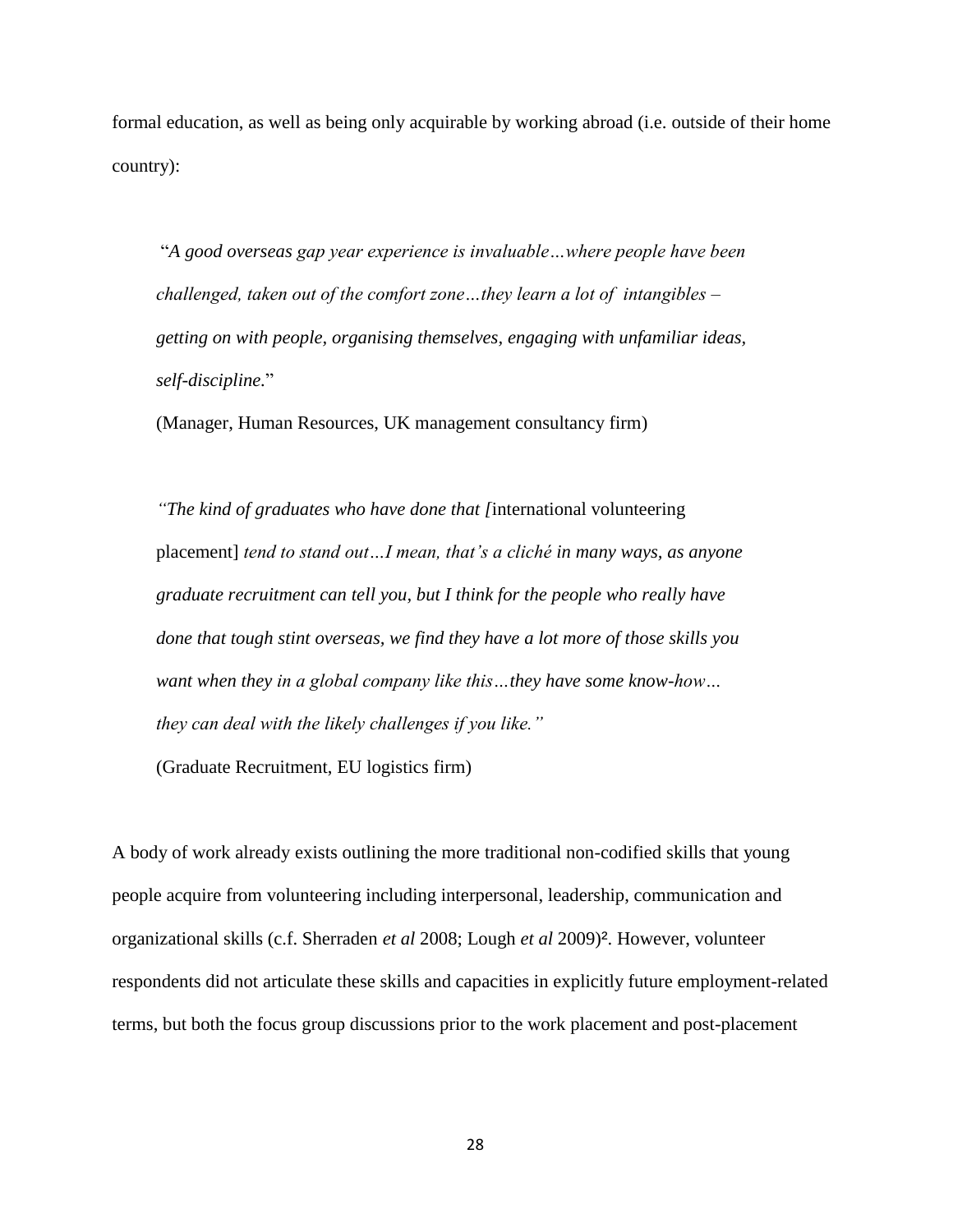interviews provide support for the acquisition of these 'international work experience related capacities' as both a motivation for, and outcome of, undertaking this work:

Jan: *I think it will help when it comes to a job. I don't know what I want to do after uni but definitely something involving travel…I mean like living abroad.* Sam: *Yeah* [nods] *that's part of it for me too…*

Jan: *And I think this kind of experience* [placement in Vietnamese school] *helps when it comes to interviews…. because you are going to have to learn how to deal with being there* [Ho Chi Minh]*…and I guess companies want that kind of thing.*

Mark [interrupts, nodding] *Yeah, that's one of the things they said at my school…in* [the] *Careers* [Service] I *mean*

['Pre-placement' Focus Group 4, Vietnam Placement Volunteers)

Second, a particular capacity cited by corporate employer respondents falls under the term 'cultural sensitivity'. This represents a good example of the form of cultural-economic capital accrued by young people through this work practice. This generic term 'cultural sensitivity' is not targeted at a specific national or ethnic cultural form *per se* in the view of recruiters, but rather reflects the valuation of a set of skills acquired through the experience of working in a different cultural context overseas:

*"It is about being able to apply knowledge, if you boil it down…my view is that, definitely, it is about knowing how to engage with another culture…realising that*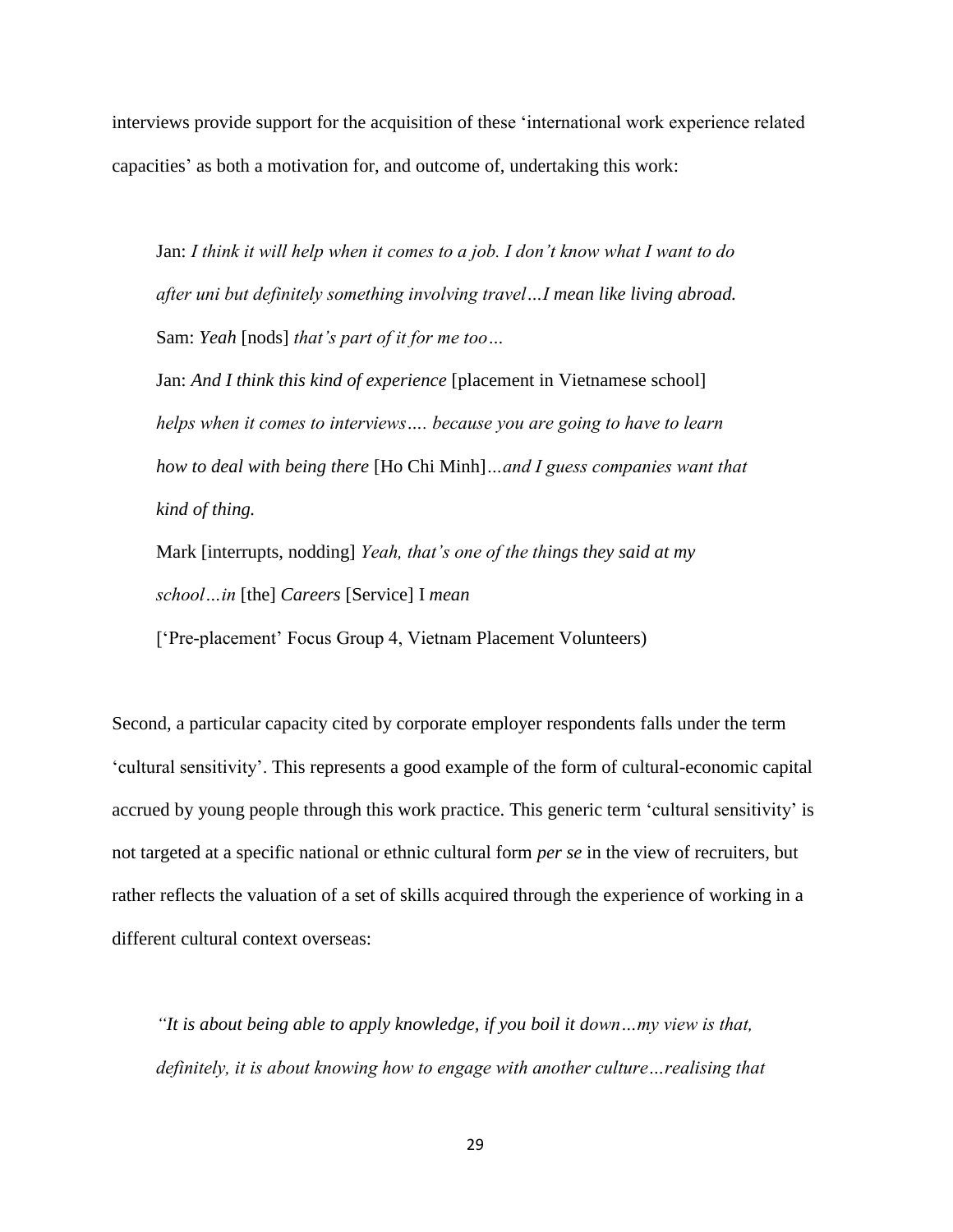*not only do you have to work differently, take account of another culture's values, but also adapt whatever it is the job entails to that context…so having these experiences* [international volunteering] *we think is invaluable in beginning that learning"*

[HR Manager, UK retail company (Apparel)]

The 'during' and 'after' work placement element of the research with volunteers supported this employer valuation insofar as the evidence suggests young volunteers gain experiential-based knowledge of other countries and cultures that they see as relevant to future life:

*"It* [the placement] *was useful in…well just being somewhere foreign and seeing it for yourself…there is a lot of stuff you learn as you go about places, like how to deal with people from different religions, what is customary in another country…you learn fast that other places are different and that they do things differently"*

[Karen, 19, Teaching assistant placement, Guatemala]

Furthermore, a number of respondents were able to articulate the value of acquiring cultural sensitivity that might both mark them out as distinctive amongst their peers, and also advantage them in future labour market scenarios:

*"Understanding other cultures… …that's a really important aspect of this and, you know, like many of my friends haven't been away from Britain much*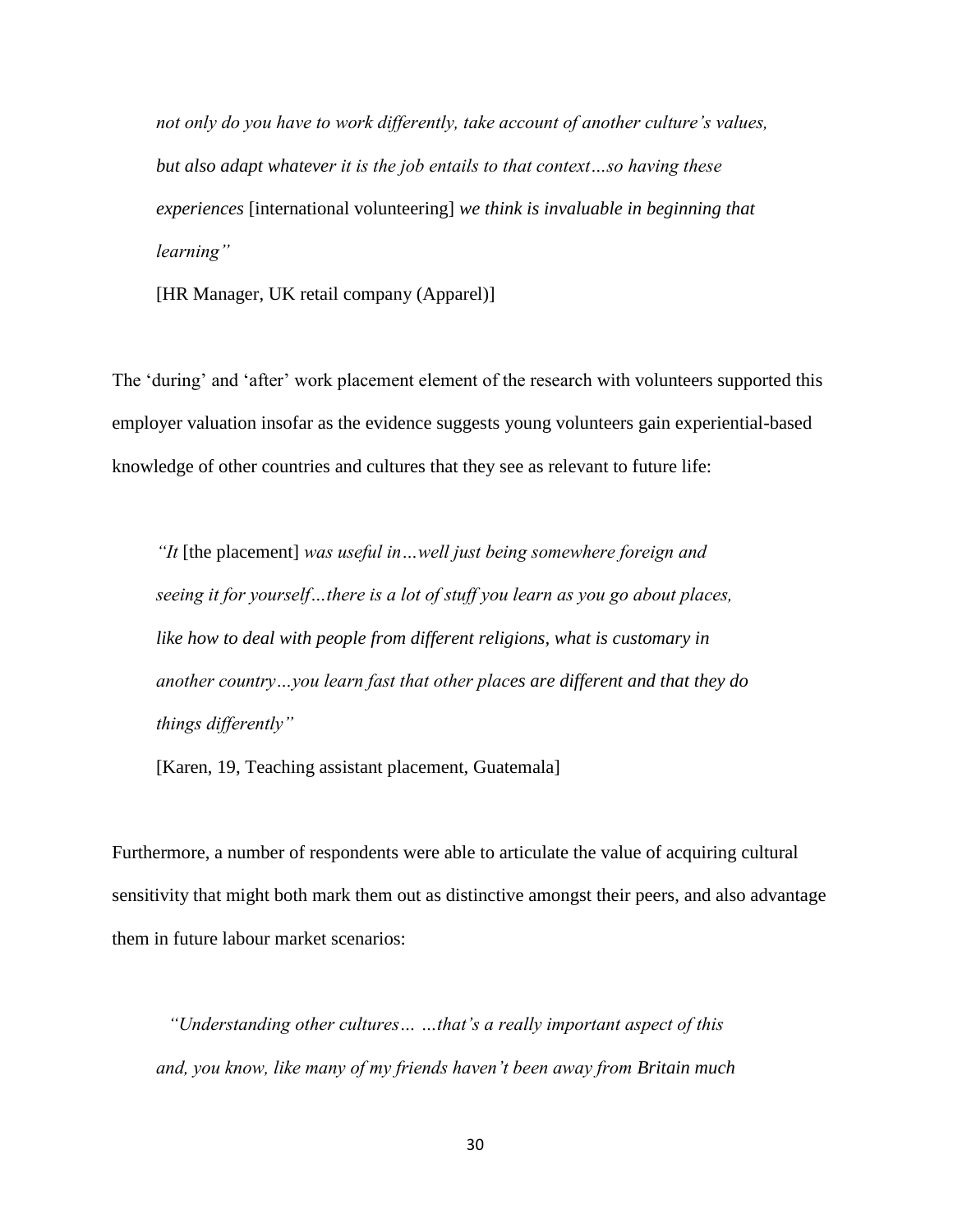[laughs]*, and certainly not here* [Vietnam] *and it probably makes you more interesting in a job interview for sure"* 

[James, 21, community project, southern Vietnam]

*"I'd say the experience of having worked in somewhere different from home*  [UK] *is helpful on your CV…it shows you can adjust… and deal with other countries and languages and culture…"*

[Andy, 19, community project, northern Tanzania]

#### *3.5 The Development of a Global Worker Self Identity*

The research suggests an important and emerging relationship between international voluntary work, the development of 'global consciousness' in volunteers and its desirability in relation later global work and career paths. Desforges (2000) argues that 'connections between spatial imaginations and self-identity are of great importance in understanding…tourism practices' (ibid.: 943), but the research in this project suggests that as far as the rise of international youth volunteering is concerned, an even more complex set of issues is present. Put simply, as a blended work / non-work and globalized practice, the impact of international voluntary work on values and identity is something both volunteers and corporate employers are aware of and value. Three findings are of particular importance.

First, whilst as discussed the acquisition of formal codified knowledge concerning host countries and communities might be limited or poorly contextualised (c.f. Simpson 2005), the wider imaginative impact on their conception of the world is substantial. Such a broader imaginative impact might be termed the development of 'global consciousness' which represents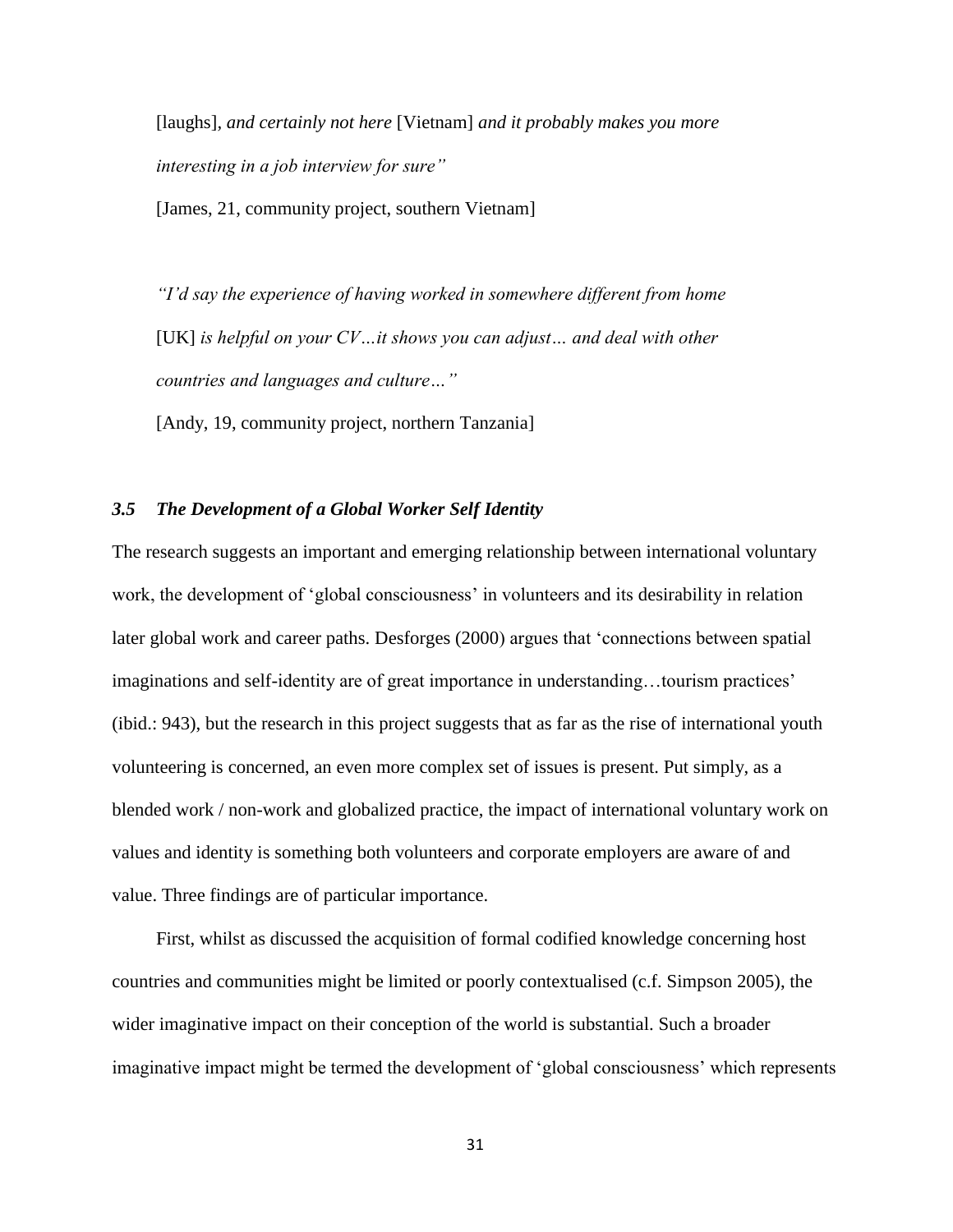a loose but new understanding amongst volunteers of global society and an awareness of the interrelatedness of human interactions:

"*I have learnt loads about the people here, and a lot about what teaching involves…but, the culture is so different, and it when we first got here, we had all these stereotypes…they're like…completely gone. I think in a way that is the most important thing. It is hard to describe, but I could never have imagined what being in Africa would be like before I came… I know so much now I would have no idea about if I hadn't done this*.*"*  (Paul, 22, secondary school placement, Tanzania)

*"Being here* [Hannoi] *gives you a different view…like Britain is long way away, and you realise there are so many other places…like we are only a few hundred miles from the south of China here, and everyone's much more bothered about what is going on in Asia than in Europe…"*

(Al, 21, university language assistant placement, Vietnam]

The development of this loosely-defined 'global consciousness' is something that graduate recruiters unequivocally saw as valuable. Again the valuation of what one corporate human resources managers described as 'global perspective' is an attribute bound into their perceived need for young employees who are not only prepared to travel, but also are interested in and open-minded about other parts of the world: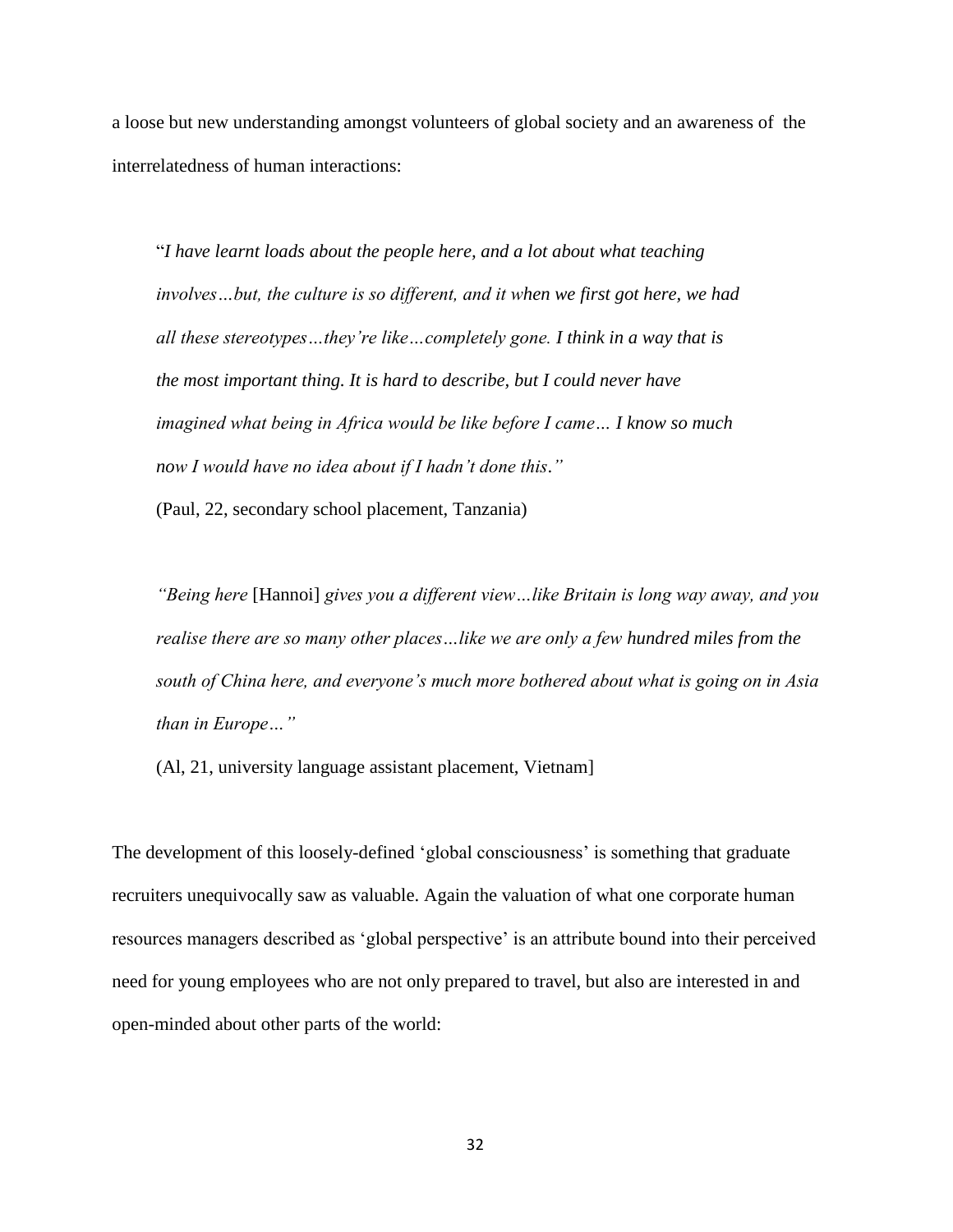*"What we would see as strong in a graduate who's been overseas is that changed worldview…it shows someone who wanted to go abroad, who is keen to see new places and open to new things…not the kind of awareness that school or university will teach people…"* 

[HR Manager, US food, beverage & other consumables firm, London]

Second, the research suggests that in contrast to Simpson's finding in her study that international volunteering was of little pedagogic value<sup>3</sup>, many young volunteers in this longitudinal study clearly demonstrated an enhanced understanding of the host country context. This allowed them to develop an informed range of values on issue with a strong normative dimension including the political and economic situation and the interconnectedness of life in host country with wider world society:

*"When I arrived, well, it felt very foreign*. *I mean really strange, and I knew very little if I think about it, about Vietnam…since then, well, I kind of feel I now know a lot…like I mean we have been involved in classes on Vietnamese history, which got me more interested…and, I guess, made me realise how they sees things differently here, you know, like the view of the* [Vietnam] *war is so different"*

(Alice, 19, Teaching placement, S. Vietnam)

Whilst corporate employers in the study tended to be vague on the issue of what values they sought in future employees, it is clear from the research that the capacity to develop a informed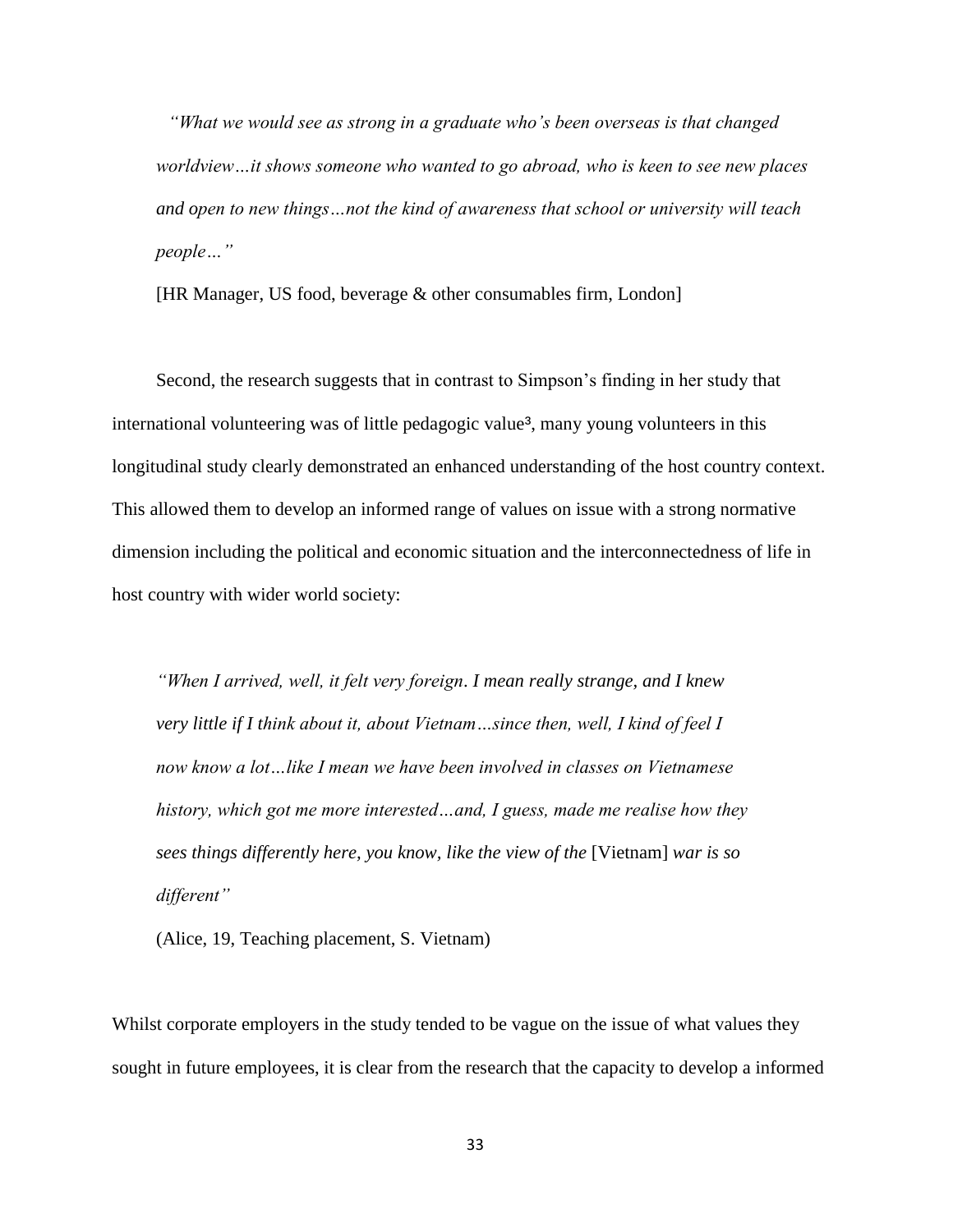opinions based on 'global values', loosely expressed as a positive view of globalization and an interconnected global society, represents a relevant and desirable capacity for undertaking global corporate work:

"*Definitely important is some sense in them* [graduate recruits] *that the mission of the company is of wider general benefit…, not like we're saving the world, of course…but I mean in terms of internationalising the business, we bring products, contribute to rising living standards and so on… they don't have to be zealots or anything, but if they've been overseas… I think they will understand and have some sympathy…*"

[HR Manager, EU food products firm [paraphrased], London]

Third, and importantly, the research suggests that young volunteers do gain some sense of a global identity (c.f. Sherraden *et al* 2005) and also of their own capacity to participate or intervene in society beyond their home country:

*"It's good to be involved in something, even though we know it's only a small contribution…but I think it makes you realise you can make a difference, even if that's small…that's the main thing, 'cos it's not something I think I felt before…I would definitely think about doing another project abroad for longer…after Uni maybe…"*

(Ellie, 19, school placement, South Vietnam)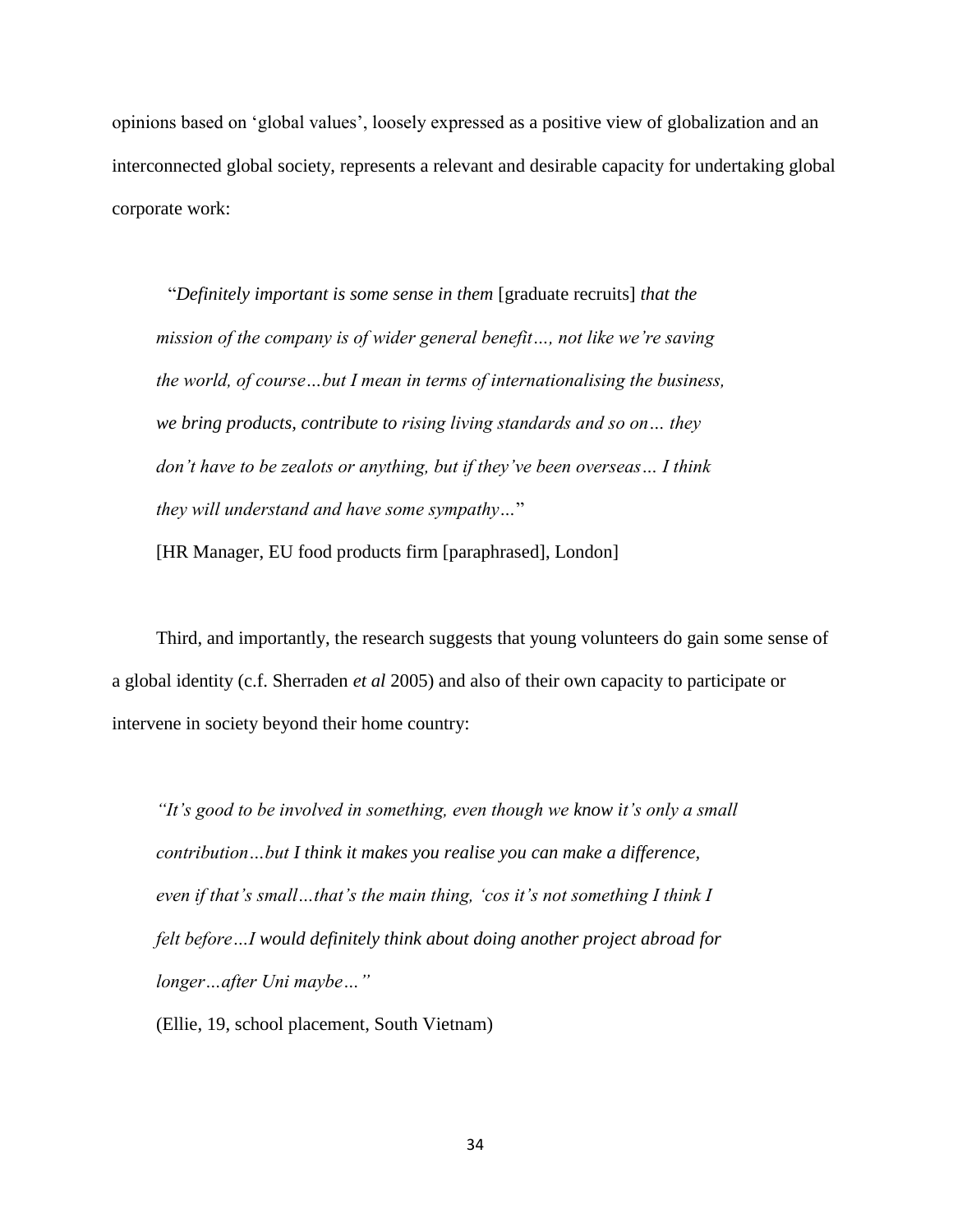Again, the research with corporate employers suggests that this apparent development or reassessment of their sense of identity is a desirable characteristic in potential new recruits associated with firms' valuation of employers who identify with being part of a globalized business community. Whilst there are obviously distinct differences between identifying oneself as a global citizen in broad terms, and part of the transnational business class in a more specific way (c.f. Sklair 2001; Robertson 2004), corporate recruiters did clearly regard the former as a potential precursor to the latter:

"*A sense of being – and I know this sounds a bit clichéd – but a globallyminded person, is one of the things we would certainly be looking for…someone who is going to be able to identify themselves as part of a global firm, rather than just an employee of* [name of firm] *in London*." (Partner, UK legal service firm, London)

#### **4) Conclusion: international youth volunteering as a complex form of globalized work**

Theoretical understandings of the globalization of work to date have treated the concept of work itself as relatively unproblematic. The epistemological premise has generally, until recently, been that work is a located practice occurring in specific places and in particular delimited timeframes which is affected, in one way or another, by what we might term 'globalization processes'. In effect, the approach has been to try to understand how work practices are in some way influenced by distant factors at any given moment. The central theoretical goal of this paper has been to argue that such an understanding of the globalization of work is inadequate, and that globalization has further destabilised the concept of what work 'is', along with where and when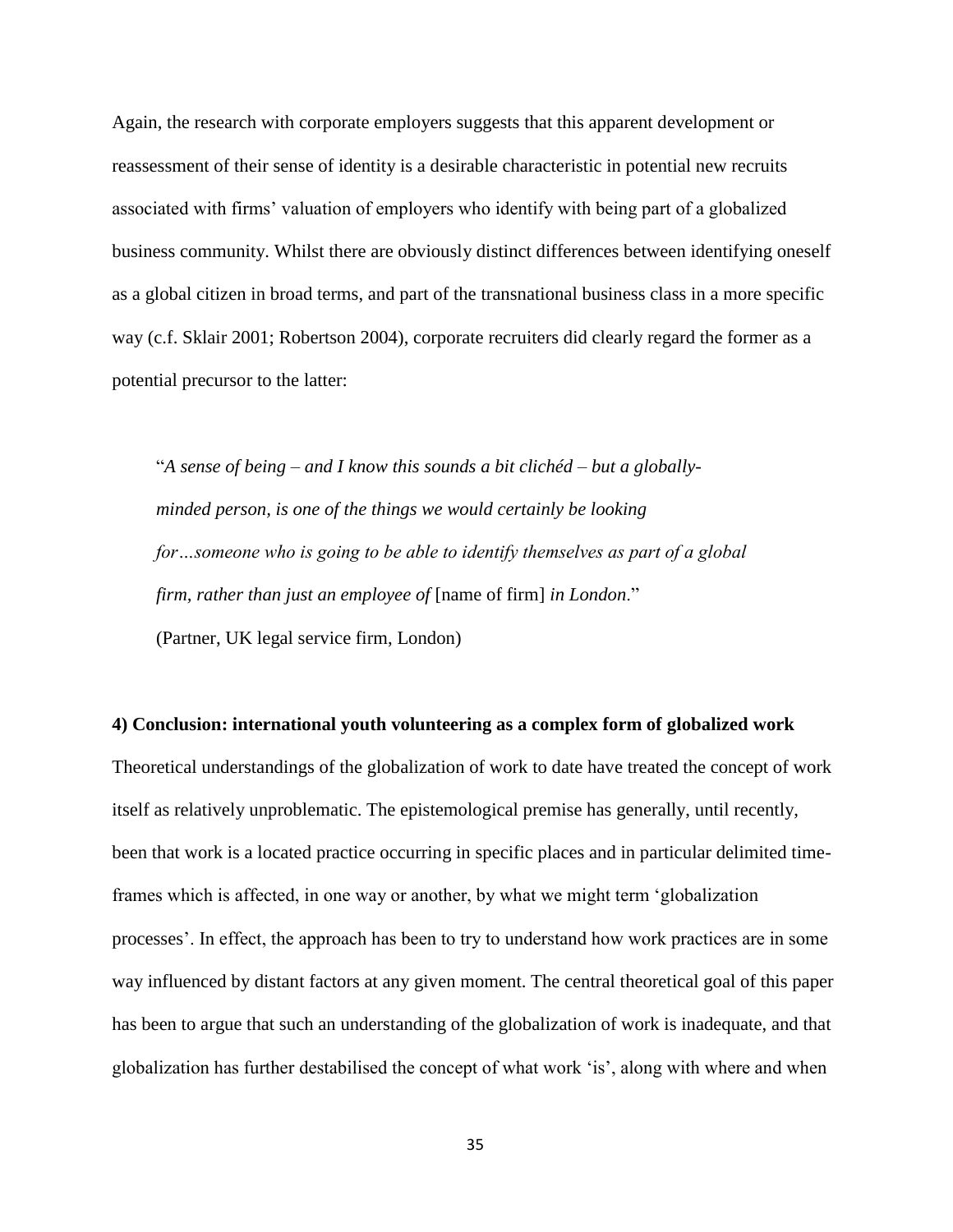it takes places as a form of practice. Building on both the new sociology of work, the TSOL approach and a 'global work' perspective, the research presented reveals how contemporary international youth voluntary work transcends existing categorisations of work as form of spatiotemporal practice. International youth volunteering is a far more complex phenomenon in the contemporary world than has been acknowledged by the existing social science literature. It needs to be understood as part of a developing global civil society, new forms of tourism, the development of a transnational (business) class, and the labour market needs of transnational firms. That is not to suggest that it is an activity purely 'caused' or driven by any one of these factors, but rather that this form of work practice is a multi-dimensional phenomenon whose development is a consequence of many different changes in economic rationales, societal values, identities and aspirations and developing global interconnectedness.

These theoretical arguments have wider resonance in the social sciences. The case of international youth volunteering may be specific and in some respects atypical of many forms of work in the contemporary world, but the broader theoretical arguments developed in this paper offer scope to provide insight into how work is being transformed in the contemporary era of globalization more generally. The empirical research presented demonstrates how this form of apparently unpaid, voluntary and informal work is in fact increasingly hard to disentangle from private, paid and formalized work in the global economy. Whilst international youth volunteering is perhaps a more extreme example, the blurring of these categorical boundaries reinforces the need for a wider reconceptualisation of the concept of work and its relationship to non-work practices. More important from a geographical perspective, however, is the need to more explicitly theorise the complex spatio-temporality of practices that constitute work. The destabilization of categories identified by the new sociology of work has only begun to examine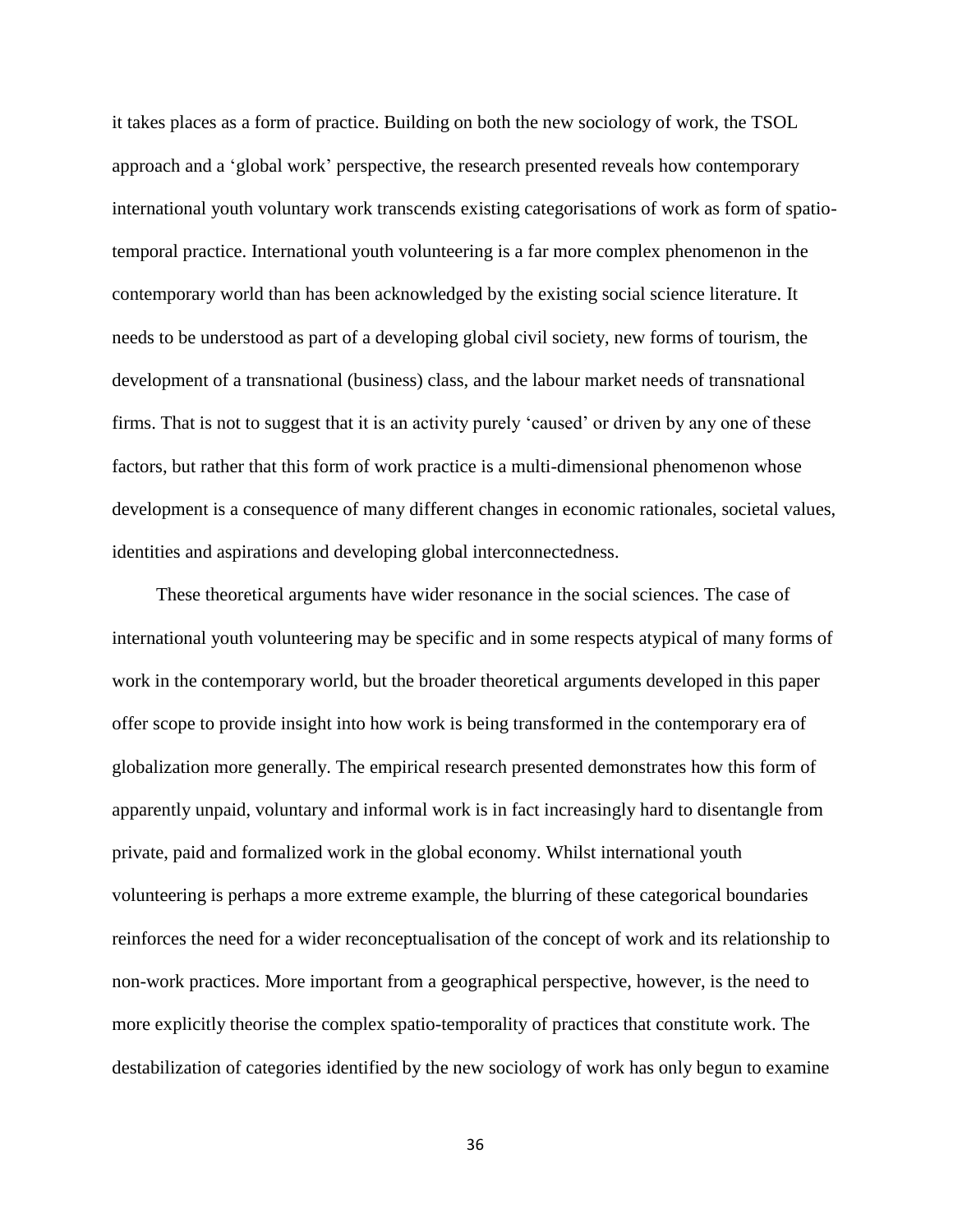the far-reaching implications of the reconfigured geographical form of work, and this is a theoretical agenda that geographical thinking is well positioned to engage with.

With respect more specifically to how international youth volunteering is understood in conceptual and policy terms, the arguments developed in this paper have significant implications. Contrary to much of the popular presentation of this activity as little more than a form of tourism, the research demonstrates how this phenomenon is bound into the development of a range of values, identities, knowledges, skills and attitudes that are aligned with and equip young people to compete more effectively in increasingly transnationalised skilled worker labour markets. As a form of work it therefore provides a preparatory experience and informal training for employment in paid 'global jobs', whether they be in private or public sector employment. The research with corporate graduate recruiters provides an indication of the extent of associations that international youth volunteering has with labour markets and future global socio-economic development. Whilst young volunteers may be ill-informed and influenced by postcolonial discourses (Simpson 2005), they are also (in part at least) rationale actors whose motivations and understanding of this practice are also bound into awareness of potential future employment, career and life circumstances. Equally, the evidence from key actors in transnational firms, is that key gatekeepers (i.e. human resources managers and recruiters) unequivocally value international voluntary work.

Finally, of course it needs to be acknowledged that the research data in this paper has been concerned with a specific *kind* of international youth voluntary work. The longer term placements undertaken by the cohorts of western young people in the study more closely fit the traditional notion of an organised 'year out' or 'gap year' placement. Clearly, because the concept of international youth voluntary work covers all manner of activities, the relevance of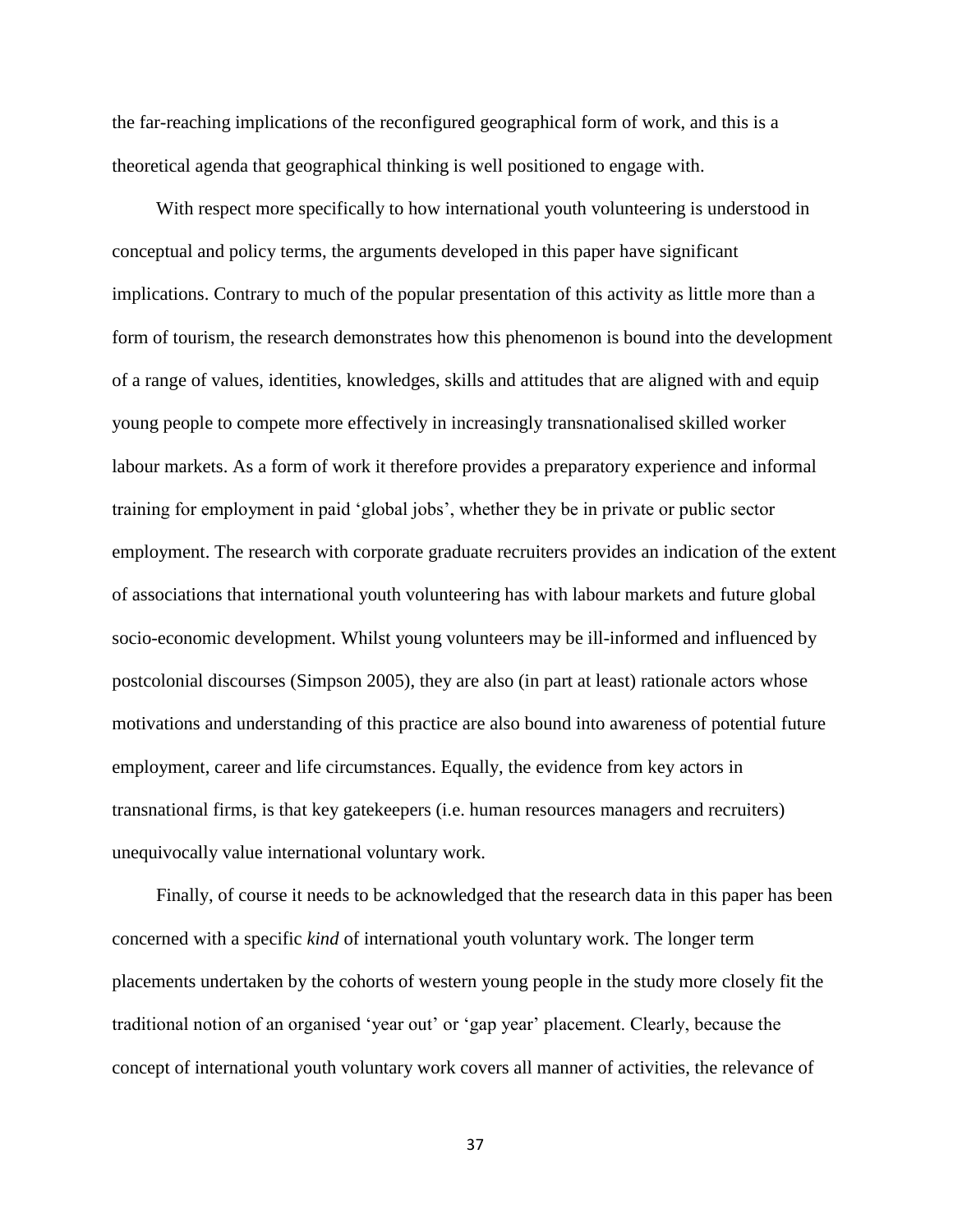the findings presented here will be variable depending on the specific nature of a given form of international voluntary work experience. Yet future research needs to engage with how we might better understand the relationship between this form of globalized work and the wider (re)production of a burgeoning globalized business class who – as key corporate actors - will increasingly shape the nature of the global economy in the decades to come. For if international youth voluntary work represents another component of training or educational experiences that builds social and cultural capital (c.f. Lewis 2005; Devereux 2008), then it is equally likely to reinforce the exclusion of those who cannot participate. In that respect, more is at stake for young people in assessing whether to invest in and undertake this kind of work than simply whether or not to consume a more exciting or challenging tourist experience. It is therefore important that further research takes up the more sophisticated conception of this kind of work practice developed through this paper which moves beyond existing binary categorisations such as work / non-work, production / consumption or tourism/ travel.

#### **5) Endnotes**

1) Jones (2004) outlines a typology of different forms of 'gap year' activity which distinguishes university-related 'gap years' from those taken from employment or training. Thus, a universityrelated gap year may include international voluntary work at several points in a young person's university career, including both 'pre-university' and 'post'-university gap years, as well as some degree programmes that facilitate (or even require) some kind of international work placement as an embedded part of the course.

2) And see Bell (2007) on how employers use voluntary work to develop leadership skills.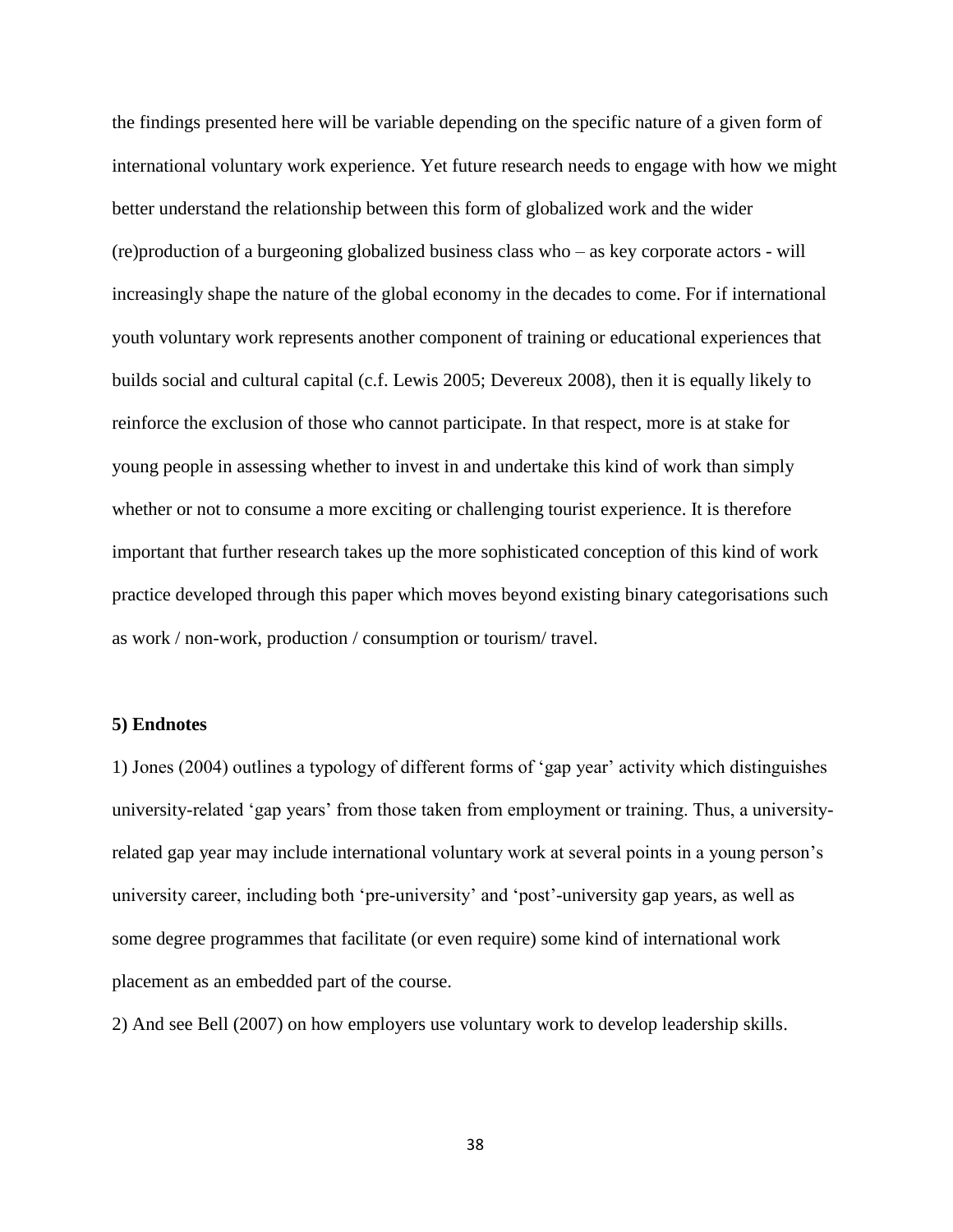3) Clearly the impact of such placements is highly dependent on the nature and length of the placement. Simpson's finding no doubt holds for some.

#### **6 References**

**Andrews J and Higson H** 2008 Graduate Employability 'Soft Skills' Versus 'Hard' Business Knowledge: A European Study *Higher Education in Europe 33 4: 411-422*

**Ansell N** 2008 Third world gap year projects: youth transitions and the mediation of risk *Environment and Planning D: Society and Space 26: 218-240*

**Amin A** 2002 Spatialities of globalisation *Environment and Planning A 24: 385-399*

**Beaverstock J** 2004 Managing Across Borders: knowledge management and expatriation in professional legal service firms *Journal of Economic Geography 4: 1-25*

**Beaverstock J Derudder B Faulconbridge J and Whitlox F** eds 2010 *International Business Travel in the Global Economy* Aldershot, Ashgate

**Bell** C 2007 Using employee volunteering programmes to develop leadership skills *Development and Learning in Organizations 21 1: 6-8*

**Bourdieu P** 1986 *Distinction: A social critique of the judgement of taste.* London, Routledge

**Campbell L and Smith C** 2006 What makes them pay? Values of volunteer tourists working for sea turtle conservation *Environmental Management 38: 84-98*

Castells M 2009 *The Rise of the Network Society* 3<sup>rd</sup> Edition Oxford, Blackwell

**Cleary D** 2006 The questionable effectiveness of science spending by international conservation organizations in the tropics *Conservation Biology 20: 733-738*

**Cousins J** 2007 The role of UK-based conservation tourism operators *Tourism Management 28: 1020-1030*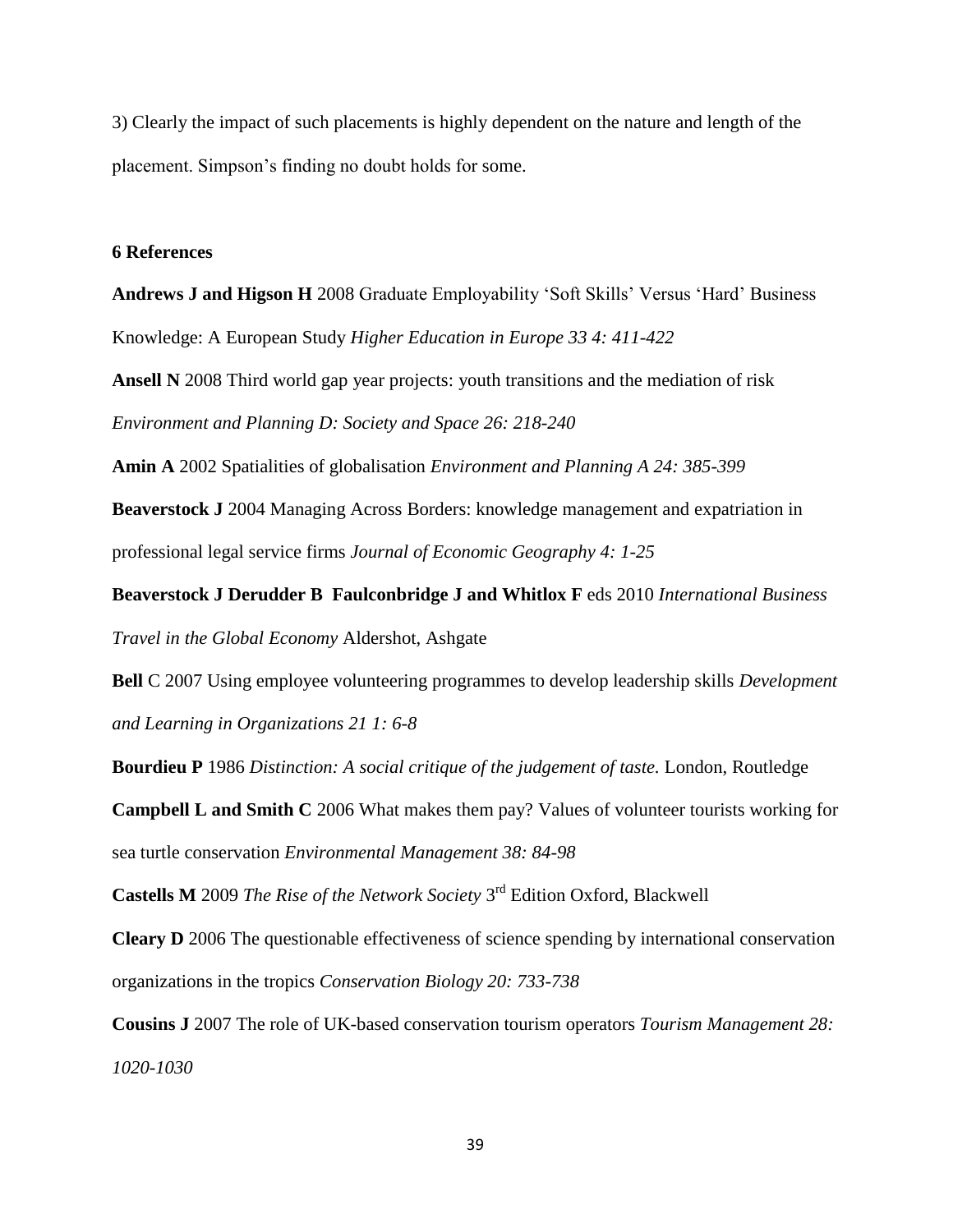**Clarke N** 2004 Free independent travellers? British working holiday makers in Australia *Transactions of the Institute of British Geographers 29 4: 499-509*

**Dale K and Burrell G** 2008 *The Spaces of Organisation and the Organisation of Space*  Basingstoke, Palgrave Macmillan

**Desforges L** 1998 'Checking out the planet': global representations/local identities and youth travel in **Skelton T and Valentine G** eds *Cool places: geographies of youth cultures* London, Routledge 175-192

**Desforges** L 2000 "Travelling the world: identity and travel biography" *Annals of Tourism Research 27 4: 926-945*

**Devereux P** 2008 International volunteering for development and sustainability: outdated paternalism or radical response to globalization? *Development in Practice 18 3: 357-370*

**Duffy R** 2002 *A trip too far? Ecotourism politics and exploitation* London, Earthscan

**Duffy R** 2008 Neoliberalising Nature: global networks and ecotourism development in Madagascar *Journal of Sustainable Tourism 16: 327-344*

**Faulconbridge J** 2007 'Relational networks of knowledge production in global law firms' *Geoforum* 38 925-940

**Felstead A and Jewson N** eds 1999 *Global Trends in Flexible Labour* Basingstoke, Macmillan Business

**Giddens A** 1990 *The Consequence of Modernity* Cambridge, Polity

**Glucksmann M** 1995 Why "work"? Gender and the total social organization of labour *Gender Work and Organization 2 2: 63-75*

**Glucksmann M** 2005 Shifting boundaries and interconnections: Extending the 'total social organisation of labour' *The Sociological Review* 53 2: 19-36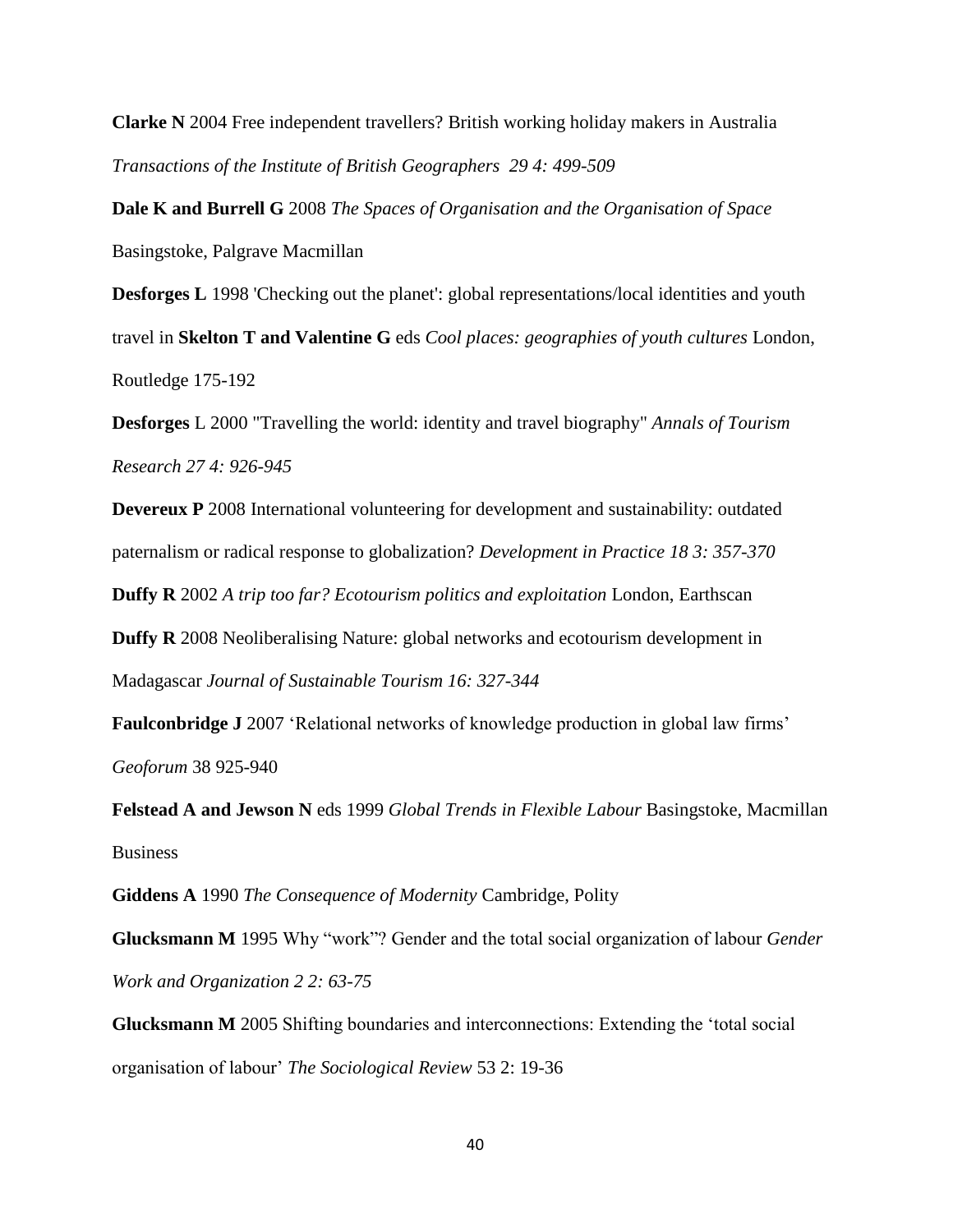**Heath S** 2006 Widening the gap: pre-university gap years and the 'economy of experience' *British Journal of Sociology of Education 28, 1*

**Held D McGrew A Goldblatt D and Perraton J** 1999 *Global Transformations: Politics Economics and Culture* Cambridge, Polity

**Hibbert S Piacentini H Dajani A** 2003 Understanding volunteer motivation for participation in a community-based food cooperative *Sector Marketing 8 1: 30-42*

**Jones A** 2004 *Review of Gap Year Provision* London, Department for Education and Skills

**Jones A** 2005 'Assessing International Youth Service Programmes in Two Low Income

Countries' *Voluntary Action* 7 2: 87-100

**Jones A** 2008 The Rise of Global Work *Transactions of the Institute of British Geographers 33 1: 12-26*

**Jones A and Murphy J** 2010 Theorizing practice in economic geography: foundations challenges and possibilities *Progress in Human Geography [in press]*

**Lewis D** 2005 Globalization and international service: a development perspective *Voluntary Action 7 2: 13-25*

**Lough B Moore McBride A and Sherraden M** 2009 Measuring Volunteer Outcomes: Development of the International Volunteer Impacts Survey *Center for Social Development Working Paper 09-31* St Louis, Centre for Social Development Washington University

Lorimer J 2009 International Conservation Volunteering from the UK: what does it contribute? *Oryx 43 3: 352-360*

**Measham T and Barnett G** 2008 Environmental Volunteering; motivations modes and outcomes *Australian Geographer 39 4: 537-552*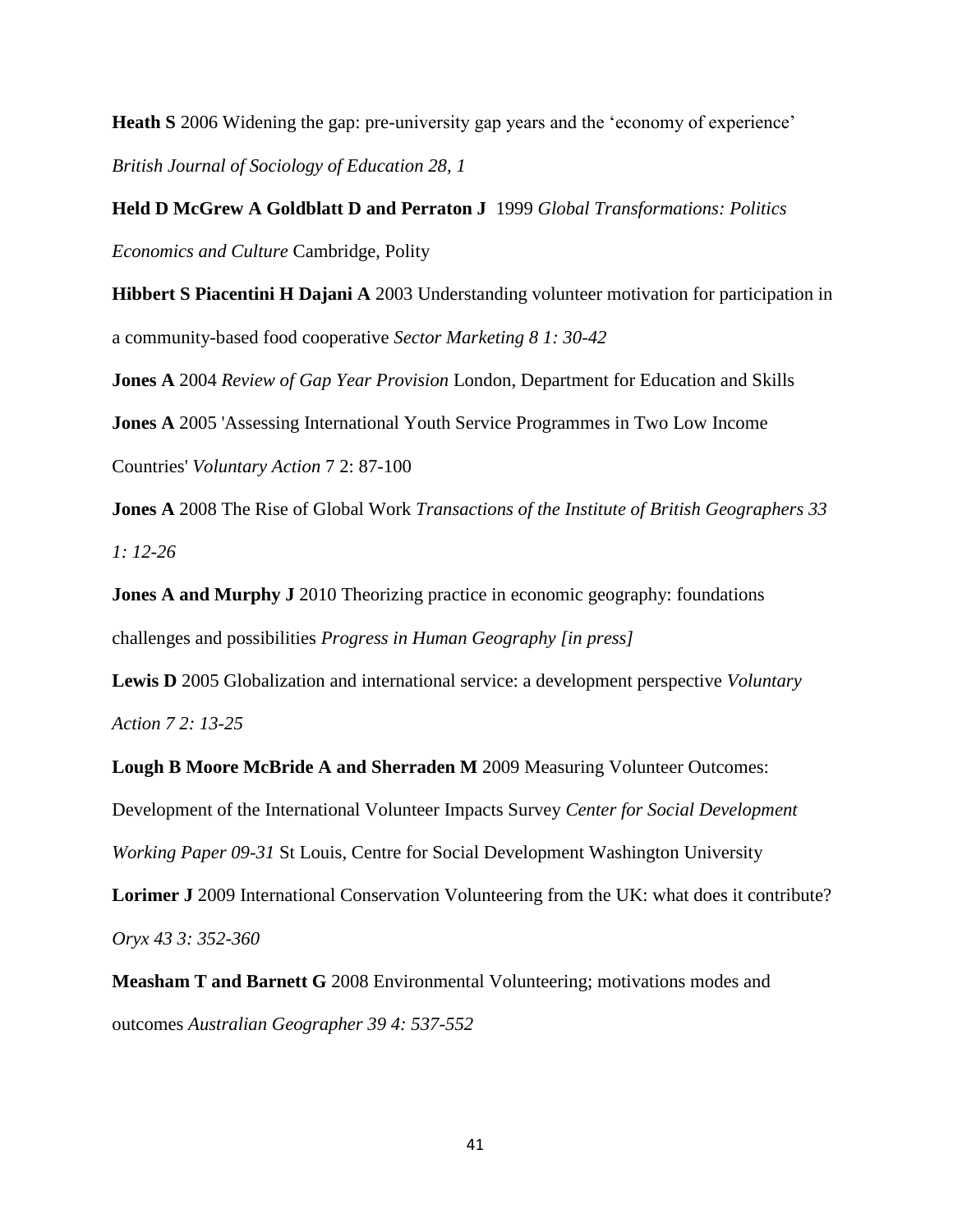**Milligan C** 2007 Geographies of voluntarism: mapping the terrain *Geography Compass 1: 183- 199*

**Mowforth M and Munt I** 2008 *Tourism and Sustainability: Development globalization and new tourism in the third world*. 2<sup>nd</sup> Edition London, Routledge

**Munt I** 1994 The 'other' postmodern tourism: culture travel and the new middle classes *Theory Culture and Society 11: 101-123*

**Muthuri J Matten D and Moon J** 2009 Employee Volunteering and Social Capital:

Contributions to Corporate Social Responsibility *British Journal of Management 20 1: 75-89*

**Parry J Taylor R Pettinger L and Glucksmann M** 2005 Confronting the challenges of work today: new horizons and perspectives *Sociological Review 53 2: 1-18*

**Power S** 2007 *Gaps in Development: An analysis of the UK international volunteering sector* London,Tourism Concern

**Pratt B** 2002 Volunteerism and capacity development *UNDP Development Policy Journal 2: 95-117*

**Robinson W** 2004 *A Theory of Global Capitalism: Production Class and State in a Transnational World* Baltimore, John Hopkins Press

**Rockcliffe B** 2005 International Volunteering: an evolving paradigm *Voluntary Action 7 2: 35- 45*

**Russell I** 2005 *A National Framework for Youth Action and Engagement* London, HM Stationery Office

**Salt J** 2010 'Business Travel and Portfolios of Mobility within Global Companies' Chapter 6 in **Beaverstock J Derudder B Faulconbridge J and Whitlox F** eds *International Business Travel in the Global Economy* Aldershot, Ashgate 107-124